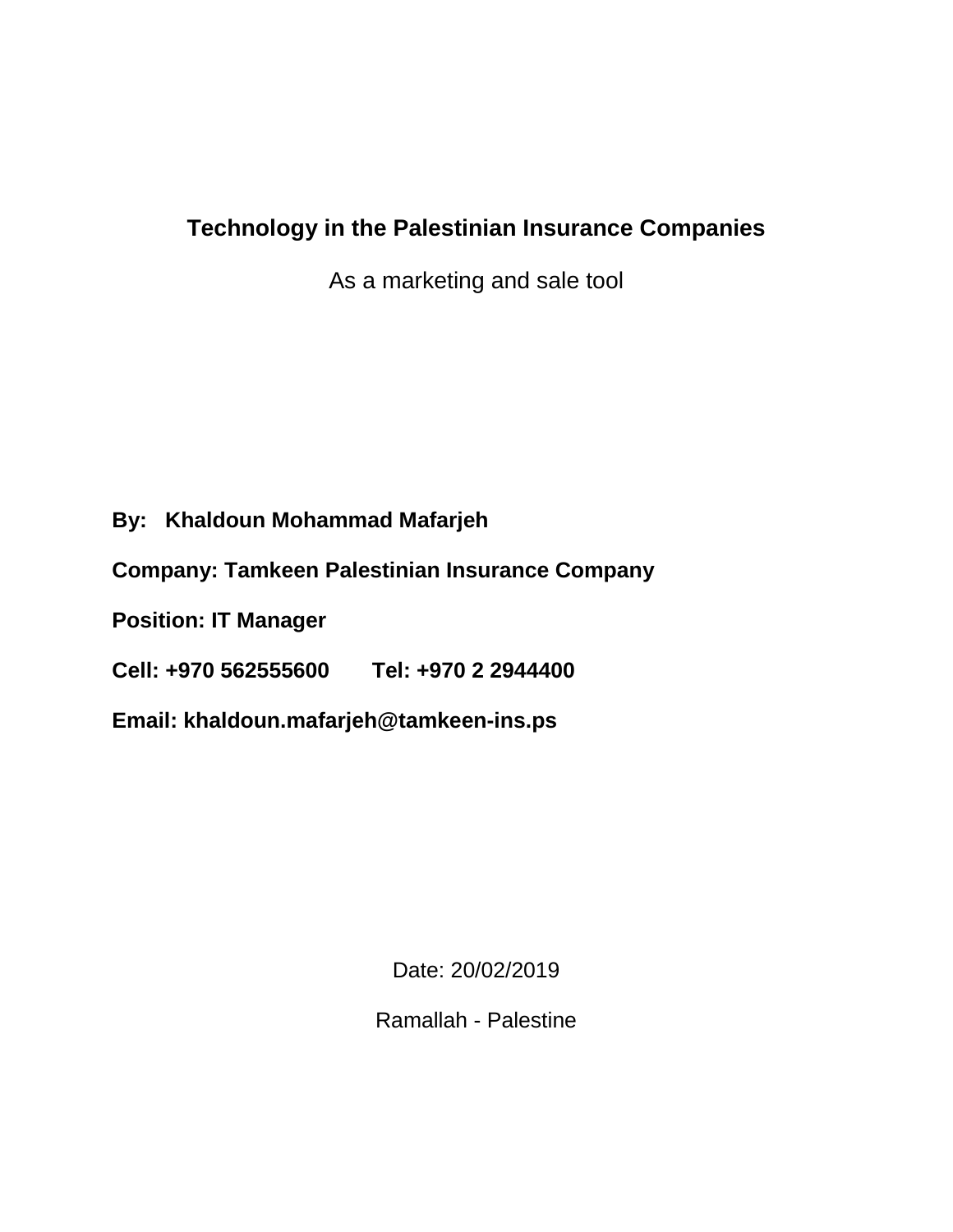# **TABLE OF CONTENTS**

# Content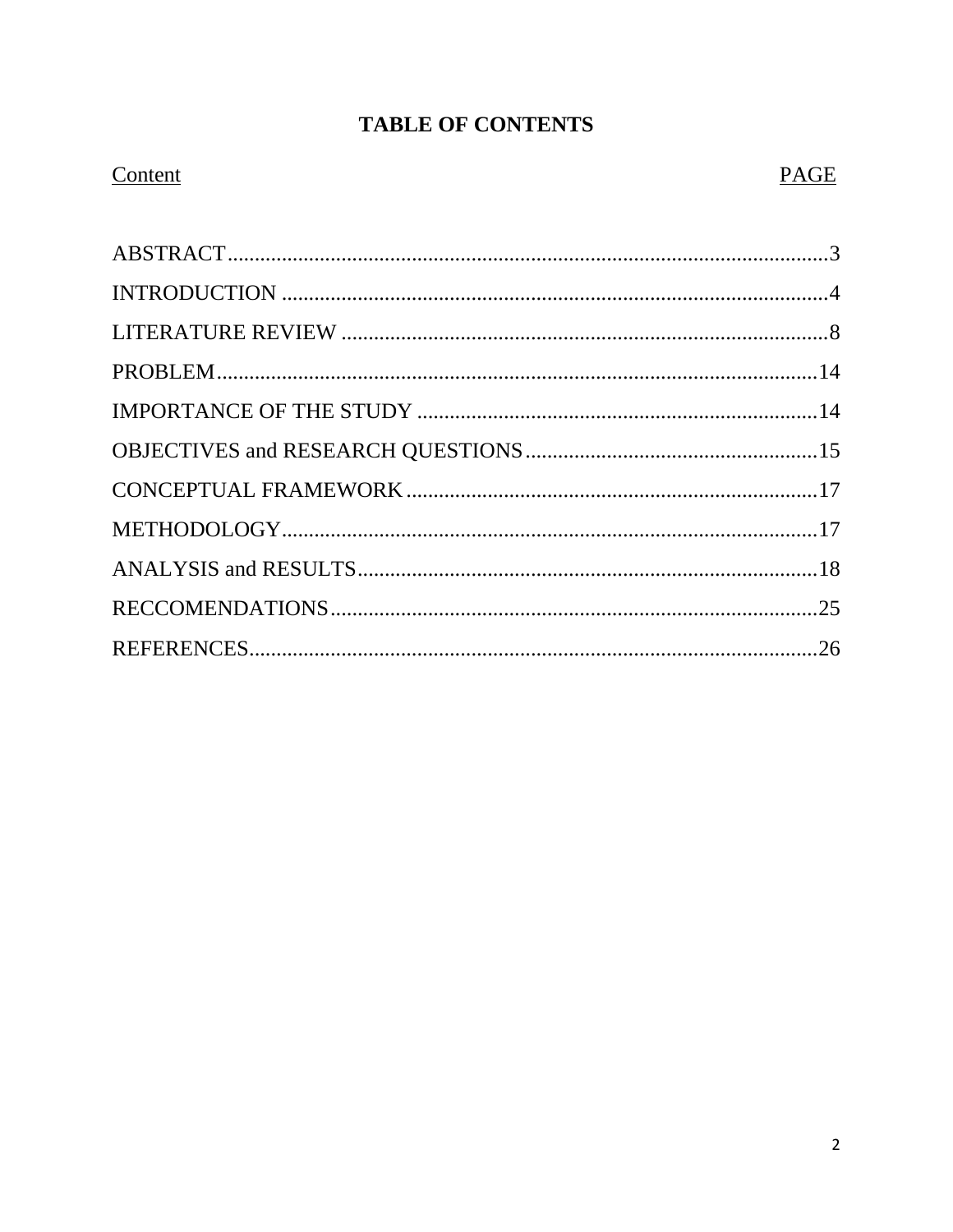#### **Abstract**

Nowadays, Technology is present in all areas and sectors strongly. It is used to manage almost all operations within the organization and also to manage the relationships of it with other stakeholders such as customers, providers, organizers …etc. The main advantage of this usage is the better performance that can the technology introduce to achieve these different operations in an efficient and effective way. The most important two sectors that technology can be a milestone are the banking and insurance because of the different and huge number of daily activities and transactions. Banking and insurance companies also need technology in order to manage the after sale services besides the risk management side which may have many interacted inputs and need different calculations.

This study aimed to identify the different factors that limit the use of many facilities that can be introduced by information and communication technology to be used as marketing and sale tools in the Palestinian insurance companies, or simply it aimed to find out the different reasons of the weakness of electronic marketing and sale as a tool to be used by these companies. The study used quantitative research method to find out the perspectives of top management, seniors, and employees of Palestinian insurance companies and the Palestinian capital market authority. The results showed that there are different variables cause the weakness of using electronic marketing by the insurance companies in Palestine. The most important factors are the legislation ones, then the human factors, insurance company factors, and finally the technological factors.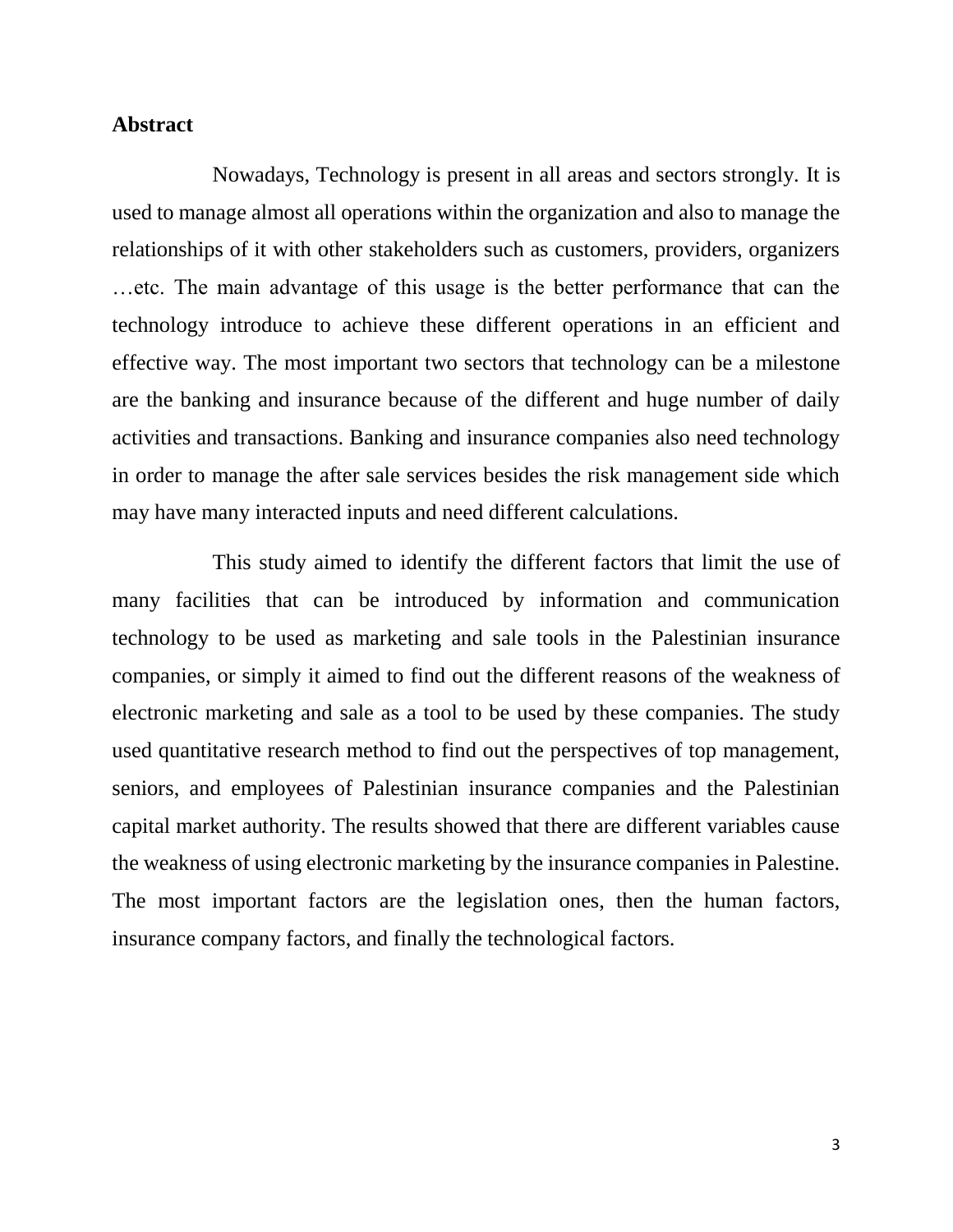#### **Introduction**

Information and communication technology (ICT) has many important applications in many sectors and businesses; industrial, banking, insurance, services …etc. These sectors use information technology in many ways and in all of its departments such as human resources, finance, and production for many advantages and benefits and to get their jobs done. These departments pay thousands of dollars in order to keep software and hardware necessary for their operations.

The insurance sector depends heavily on the information technology applications because there is a lot of collected information, processing and distribution of them in addition of the management of the daily, monthly, and yearly operations. Insurance companies can use ICT advantages in order to be more efficient and effective and for other competitive benefits. The use of technology in insurance companies improves their operations and processes to achieve the required performance in responding to the needs of customers at the right time in the right place.

One of the most important advantages and purposes of using technology is to reduce the amount of paperwork in the different operations that are performed in insurance company. The result of reducing paperwork is the development of the level of giving the clients the required services in much less time than traditionally expected. But if we compare the applications or the usage of technology in Palestinian Insurance companies to those in other Arabic countries such as the gulf region, then we can see a big difference or gap. The usage of information technology in other countries is being developing rapidly specially in marketing areas, but in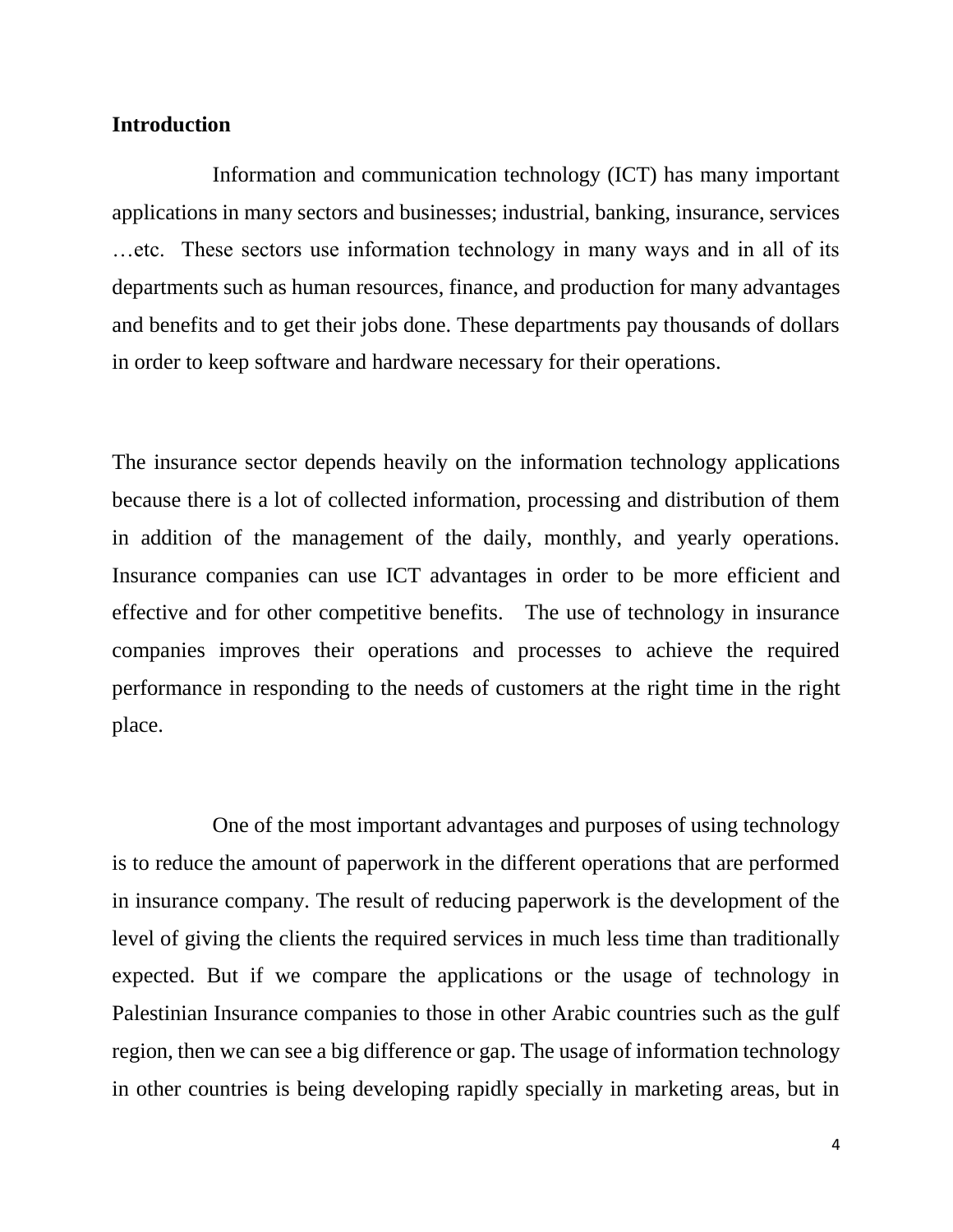Palestine we can say that the development is very slow and there are weak attempts to gain the maximum utilization of the information technology in their business operations. In this research we will try to identify the different factors that limits the use of electronic marketing in performing the insurance services within the Palestinian insurance companies to its customers.

#### The Palestinian Insurance Sector

In 1993, the Palestinian National Authority (PNA) started its supervision of the insurance industry and expanded the geographical scope of its responsibility for this sector in 1994. The agreement held with the Israeli side granted to the Palestinian National Authority as the body authorized by law and supervisor in the field of insurance to support the faithful and the agents and supervise their activity. This sector has suffered from the absence of legislation and mechanisms of government supervision and control, labor chaos and long-term insurance trust.

The Palestinian Capital Market Authority (PCMA) was established and became the body authorized to supervise, regulate and control the work of this sector in late 2004. The issuance of the Insurance law No. (20) of 2005 has helped to reorganize the insurance sector. The same law is still organizing the insurance sector till now with additional special instructions that are issued by PCMA every period of time covering some special cases and following the periodically results achieved by insurance companies.

The Palestinian Capital Market Authority, as the authorized body, has developed detailed policies aimed at developing the insurance sector, preparing the necessary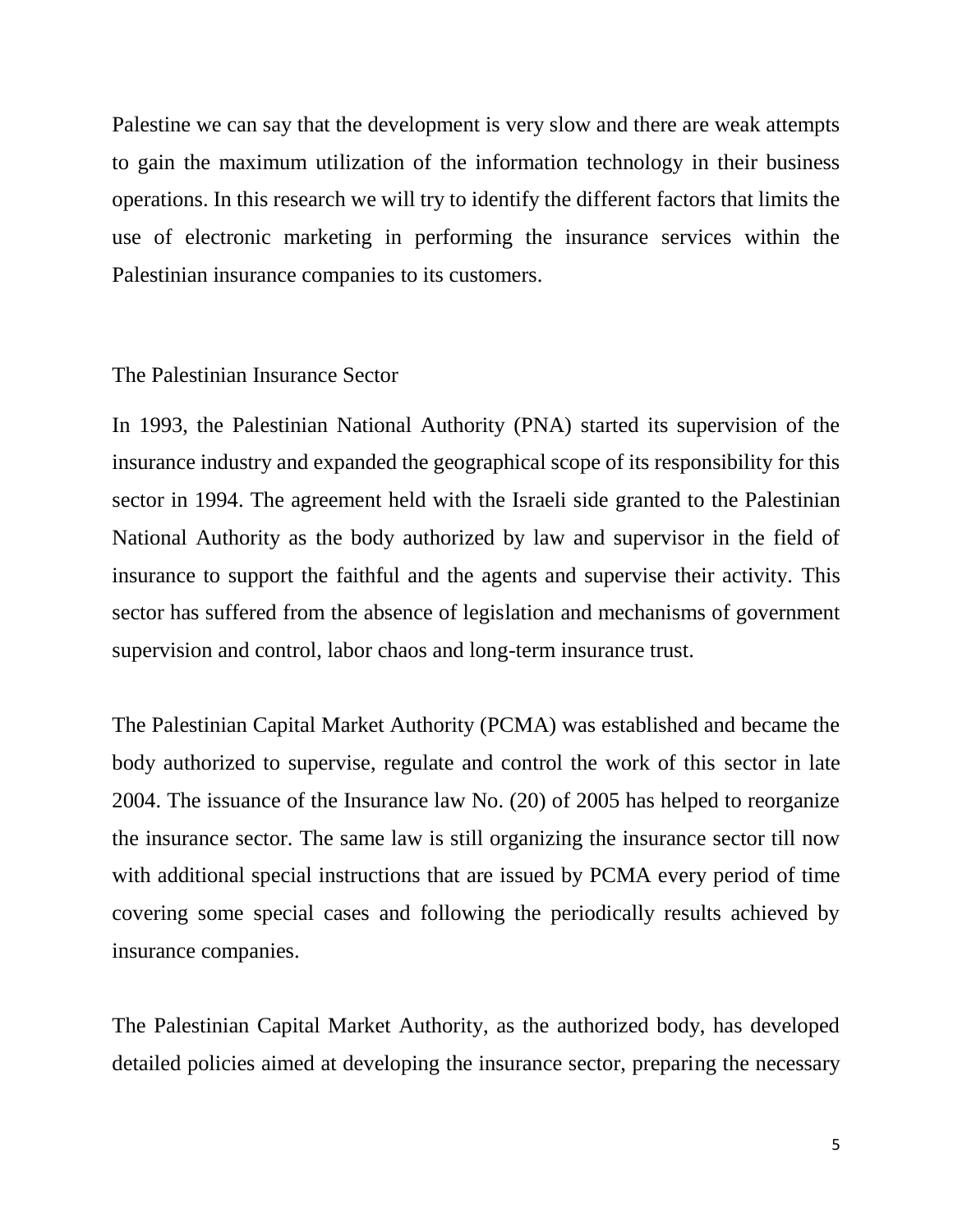regulations, and providing a suitable environment for the growth and progress of the insurance industry to benefit the overall economic activity.

As of May 2018, there are ten insurance companies working in the Palestinian insurance market,; eight of them are specialized for usual insurance products such as motors, Fire, workmen, engineering insurances, and two companies are specialized in life or mortgage only. The following table shows the ten companies with the starting year of each of them:

| Company                                      | <b>Starting</b> |
|----------------------------------------------|-----------------|
|                                              | Year            |
| National Insurance Company                   | 1993            |
| Al-Ahlia Insurance company                   | 1994            |
| Al-Mashriq Insurance Company                 | 1992            |
| Palestine Insurance Company                  | 1994            |
| United Global Insurance Company              | 2010            |
| Alico Life Insurance Company                 | 1996            |
| Palestine for mortgage insurance             | 1997            |
| <b>Tamkeen Insurance Company</b>             | 2018            |
| <b>Takaful Palestinian Insurance Company</b> | 2008            |
| <b>Trust Insurance Company</b>               | 1994            |

Privacy of insurance services

The insurance market has a special privacy compared to others such as:

- The production cycle is reversed because the revenues are received in advance before the delivery of the service and without a full certain of the cost that the company may pay during the insured period.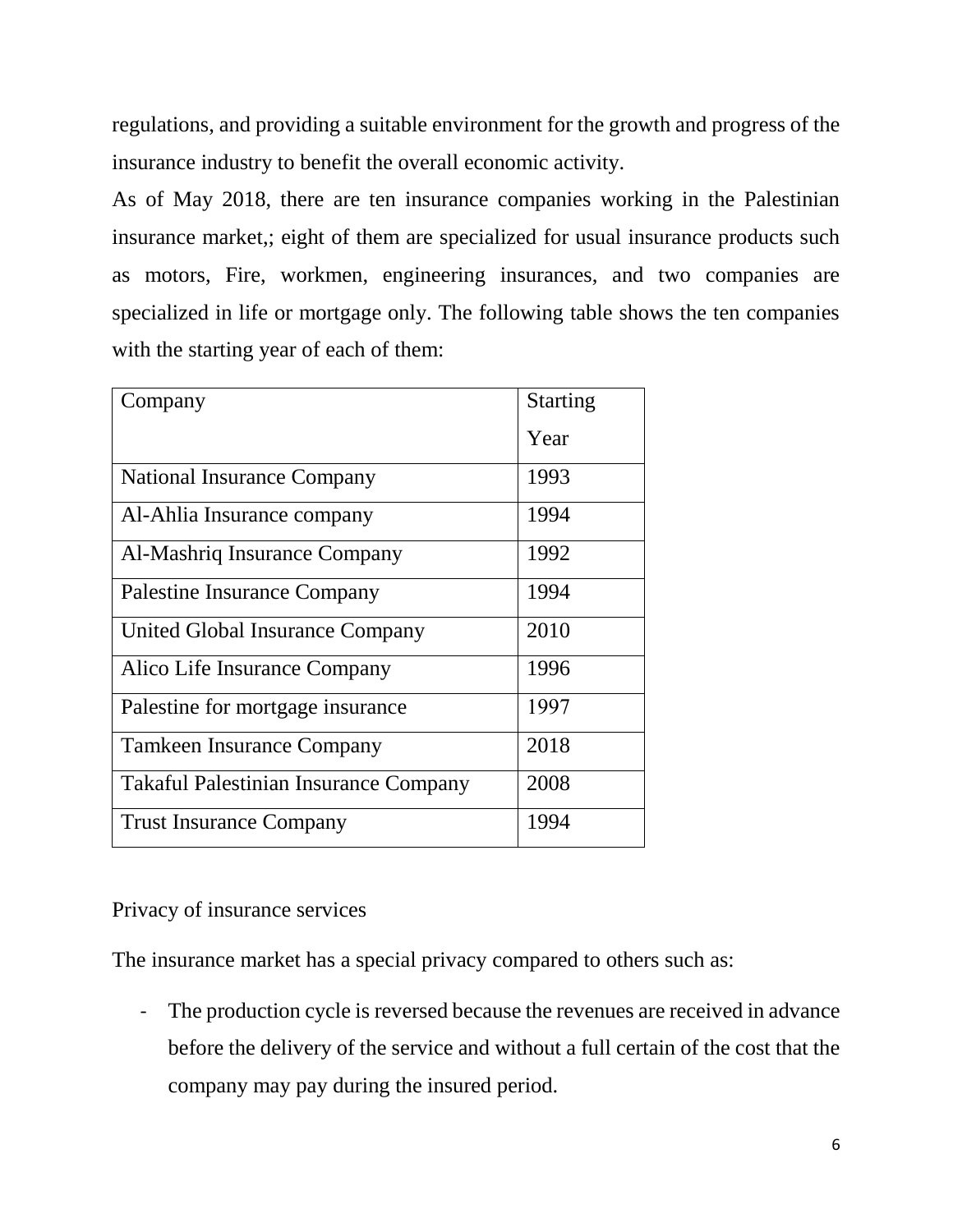- The insurance is a secondary product because the insured items should be owned firstly then the insurance service can be purchased.
- The insurance products may be mandatory such as motor and workmen insurance in Palestine

# E-marketing

Electronic marketing or simply e-marketing is a wide term but simply we can define it as the application of marketing principles and techniques using different electronic means and channels specially the internet network. There are many terms that can be used interchangeably for the same meaning and can be considered as synonymous; e-marketing, Internet Marketing and online marketing.

There are many differences between traditional marketing and electronic marketing:

- The electronic marketing is an open tool that is independent of any place or time and it is available for all people and it can be used to reach millions of customers at the same time without physical logistics.
- The electronic marketing has an advantage that is more efficient to reach the customer than the traditional one and it can be developed parallel to the development of technology and communication means.
- The electronic marketing is lower cost because of the saving of offices rents and agents' commissions.
- Electronic marketing need less paper work than the other one.
- Electronic marketing can be used as a promotion and advertising tool instead of the other advertising tools which are more expensive such as TV and radio advertisements.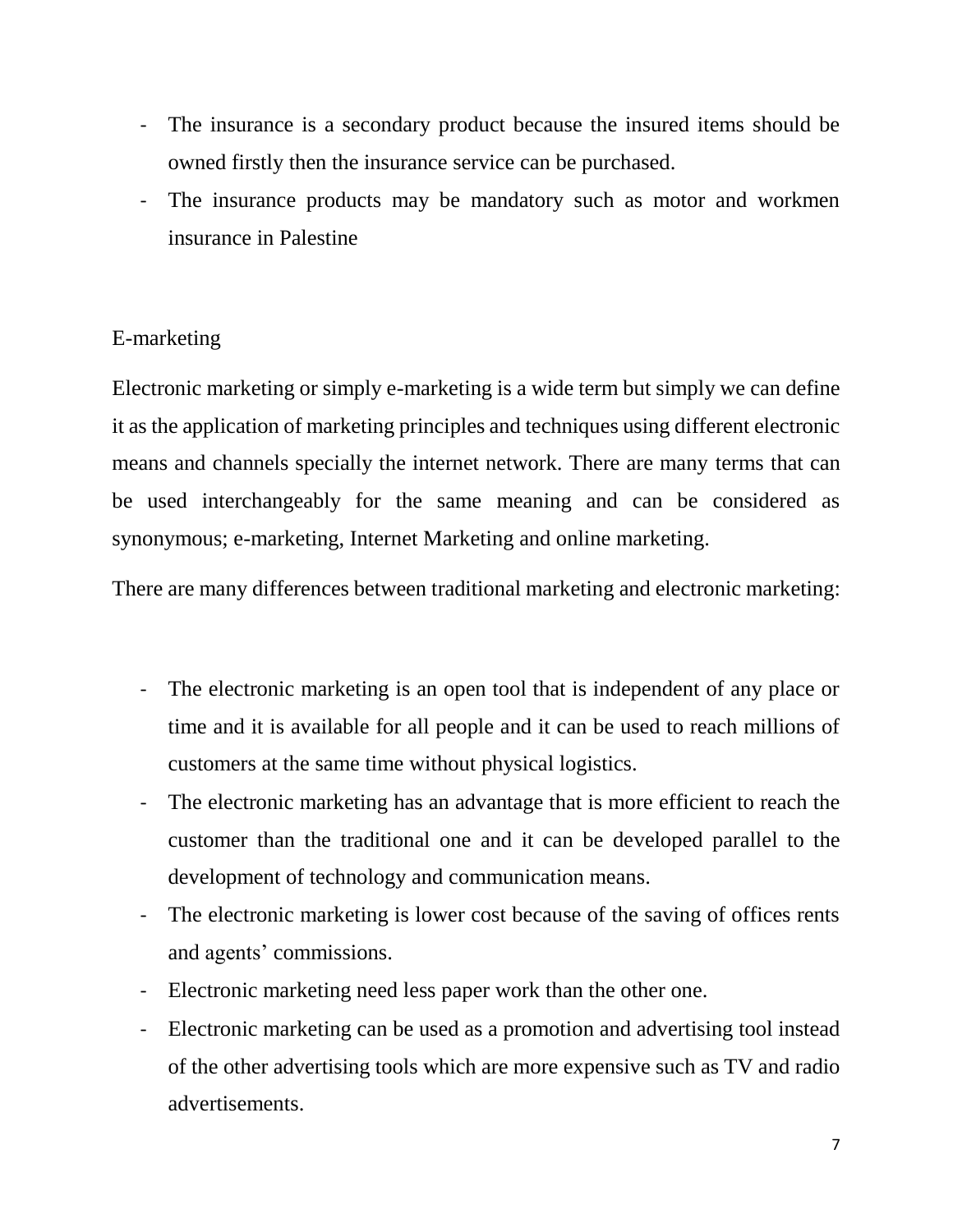- Electronic marketing enables for instantaneous reaction with the customers and keep them updated of any updates and facilitates conservations between companies and customers.
- Electronic marketing can provide a mean immediate impact away from manual and surveys ways if the traditional one is used.
- Electronic marketing of insurance services is complementary to the e-banking services which are available in Palestine.

### **Literature Review**

As a result of the fast technological revolution, in information systems and communications, the world seem to be as a small village that facilitates the transfer of data and information between two far points without any impediment. Of course, there are no barriers standing against the spread of a new kind of commerce in its different fields including the insurance sector (Alameen, 2016). Organizations are paying huge amounts of dollars to invest in information technology because of the huge development of usage and different applications of it. This development has its role in developing the performance of organizations worldwide especially in competition, productivity, types of products, lowering costs, and the quick response to customer needs and availability of required financial information for their stakeholders. The last literatures approved the positive relationship between the investment in information technology and the performance of organizations (Abdelkareem & Alawneh, 2009). During the recent years there was a rapid development of the use of information technology in different industries especially the service industries such as the insurance industry. The recent technology has changed customers' culture and how they can interact to satisfy their needs. The insurance sector was one of the most sectors that have many technological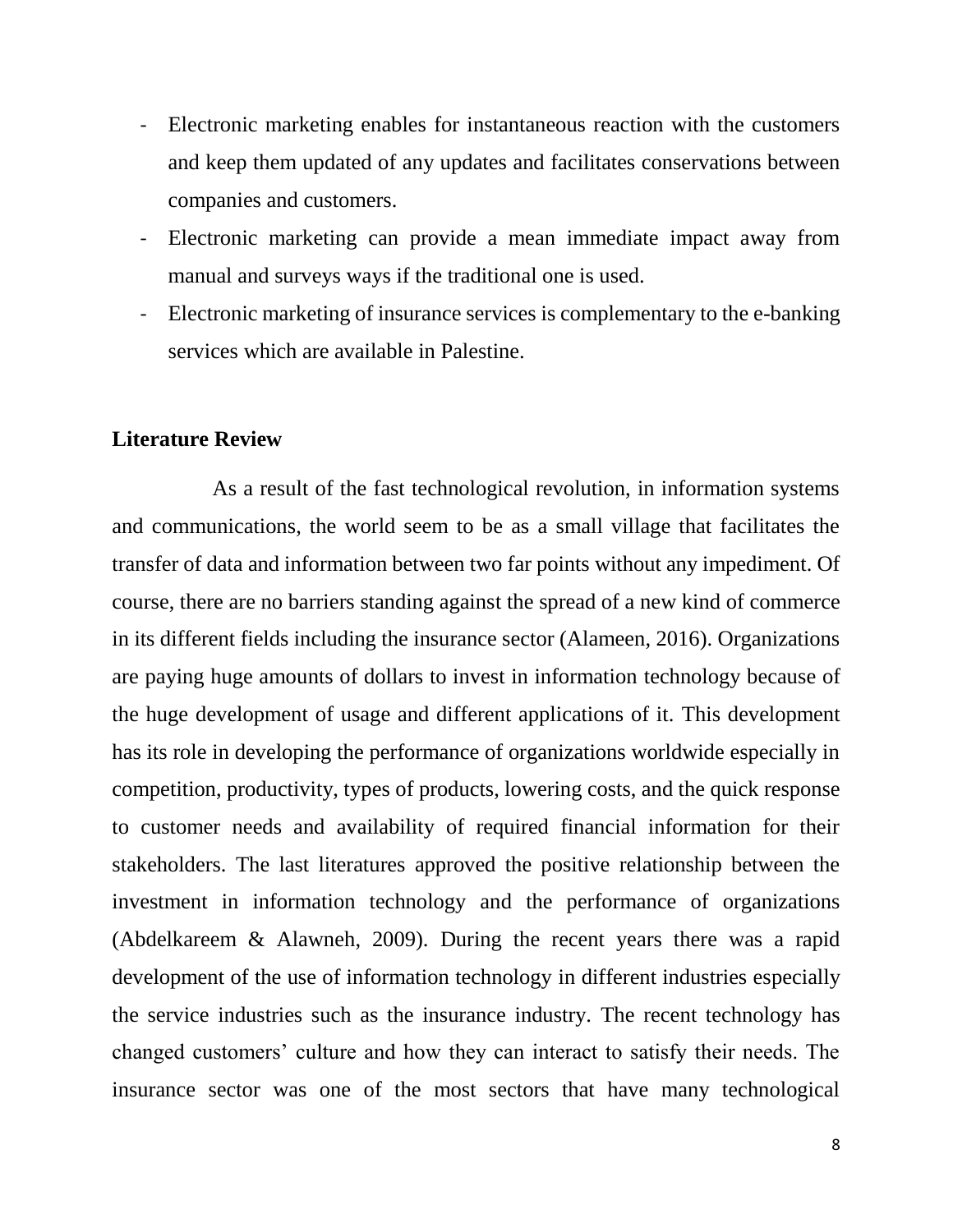applications and usages and information technology has an important role in providing quality services to the customers in order to satisfy them. Every insurance company is trying to gain the maximum utilization of information technology in order to develop their operations in the most possible efficiency methods. Information technology enabled customers to get detailed information about the available products and services and to compare the prices of different providers and organizations as an introduction to perform the required transactions during the shortest period of time. As a result of development of information technology, the Indian insurance market was changed and the insurance companies started to invest in information technology to get competitive advantage over their competitors. Indian insurance companies also introduced many strategies to modernize their information technology infrastructure in order to facilitate the customers' daily life especially at the time of purchasing of services (Choudhuri, 2016).

Dr. Fakri Alameen found in his article that insurance companies in Sudan aren't gaining the different benefits and advantages that can be introduced by using the internet. He finds also that internet has many opportunities for the insurance companies in Sudan such as the expansion and increasing of customers, efficiency and high performance of performing the insurance services, quick responses to their stakeholders, selling insurance policies from anywhere at any time, increase the profitability, introducing a source of information through an active channel between the company and its customers and increasing the quality of service in order to satisfy the customers and increase their loyalty. Selling the insurance policy through internet will decrease the time that is required to finalize the insurance policy with a minimum cost using the simplest procedures with high control and minimum faults. Upon his research, Dr. Fakri Alameen also found that the insurance awareness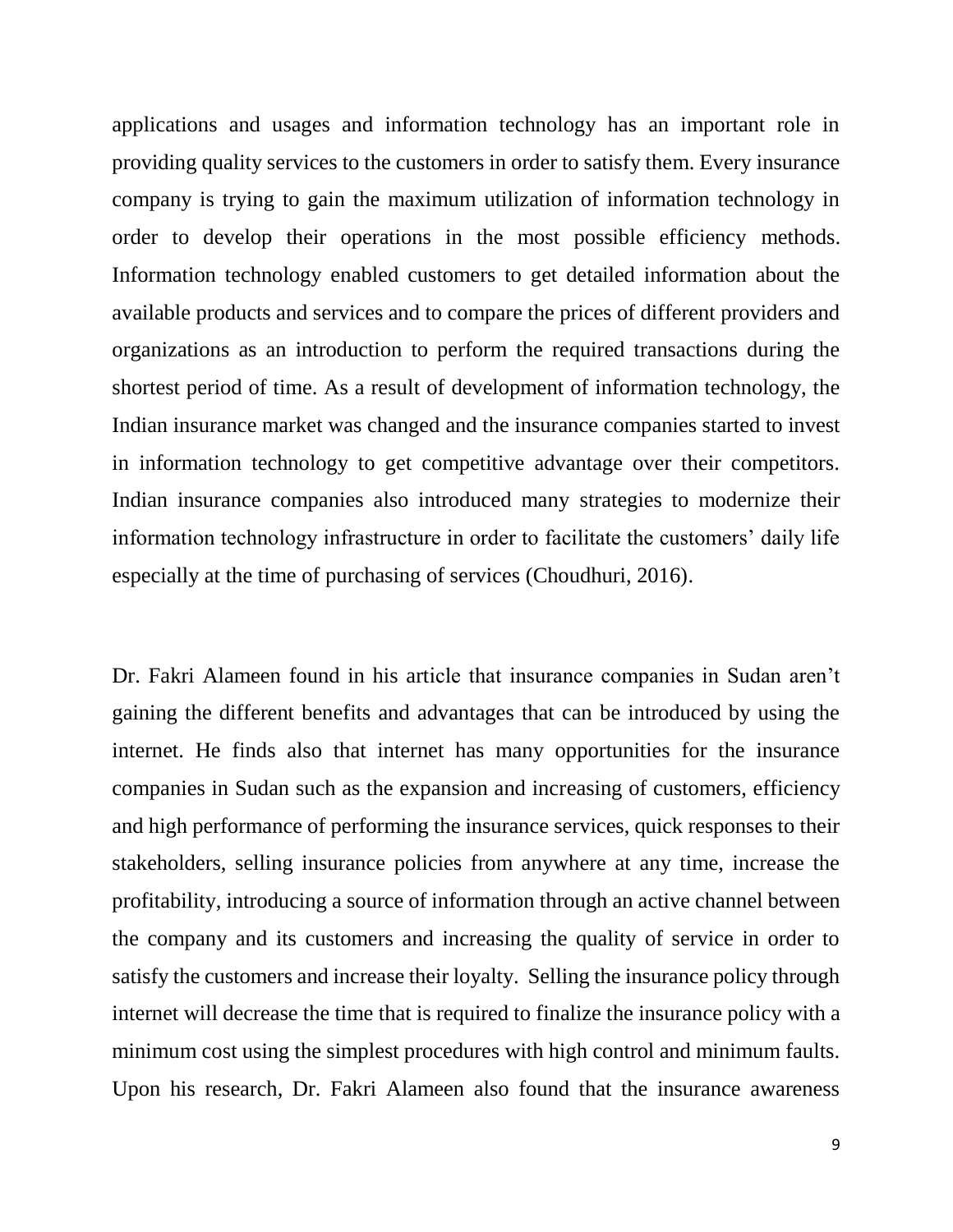among people is the most obvious impediment that prevent insurance companies from using information technology, especially the internet, as channels for marketing and selling of insurance policies. The second important impediment according to his findings is the strong resistance of insurance agents and brokers especially that they are the major sources of insurance sales (Alameen, 2016).

The second literature of Naser Abdelkarim, & Said Alawneh had a result of a strong positive relationship between the investment in information technology and the sales of organizations, the development of return over equity, profit margin, assets and the total market value of the organization (Abdelkareem & Alawneh, 2009).

Partha Choudhuri in his study concludes that using information technology as a tool in insurance company especially in life insurance plays a significant role in increasing the quality of services to the customers. Information technology also has an important role in developing the performance of employees in insurance companies, quality of insurance services, satisfying various needs of insurance customers and the achievement of competitive advantages (Choudhuri, 2016).

The problem of a Sudanese study by Sami Murci was the weakness of using electronic marketing by the Sudanese insurance companies as a modern tool in the field of marketing for its insurance services and the full concentration on the traditional ways in both offering and selling the services that they introduce to their customers. The importance of his study was the real need to know the different reasons and obstacles of this weakness and also the need of development in this field to transfer from the traditional insurance marketing to the most recent and electronic one. The study aimed to show the challenges and problems that face the Sudanese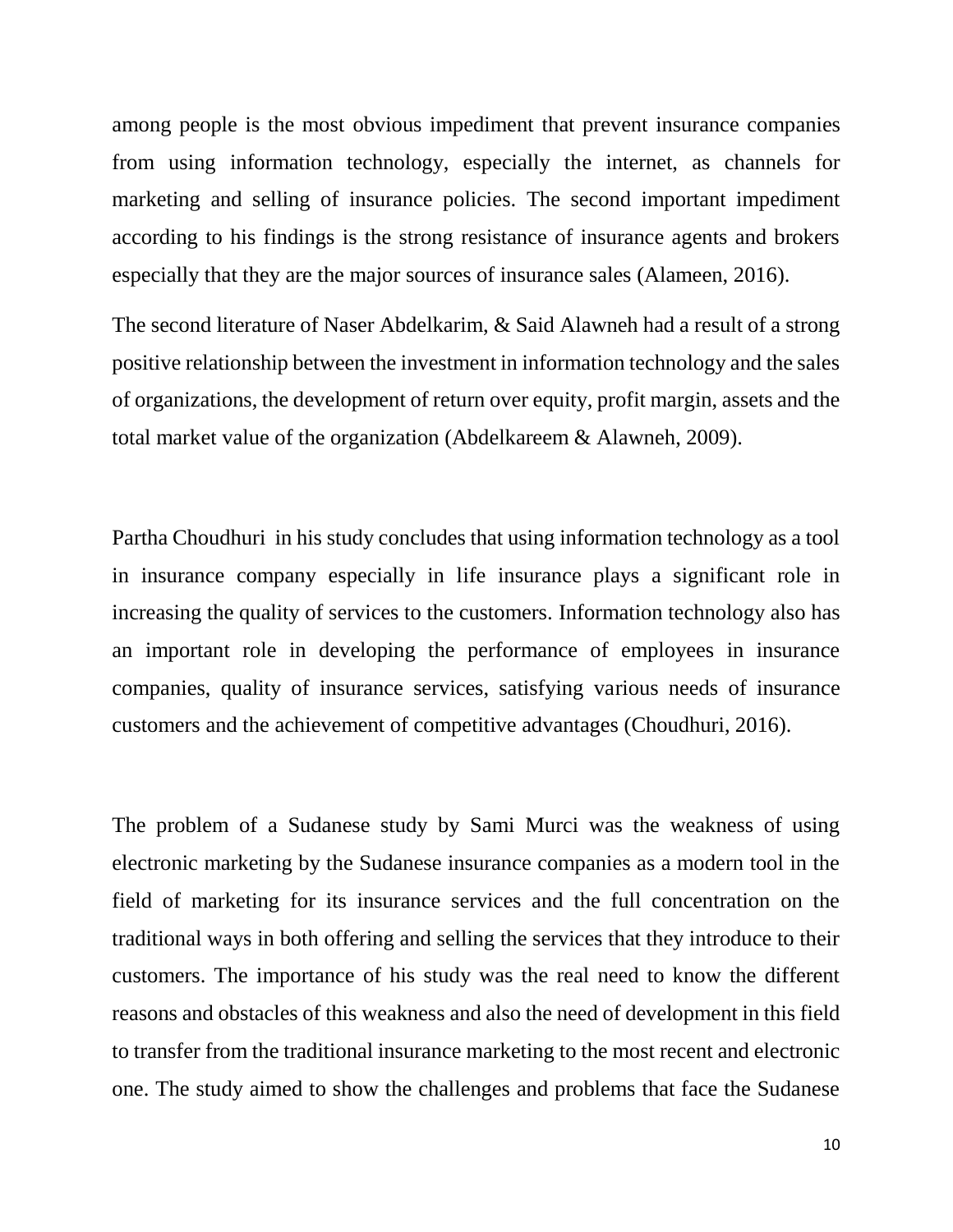insurance companies to apply the electronic marketing compared to other countries which applied it and found the different advantages of it. The study aimed to find the awareness and level of using electronic marketing in the Sudanese insurance companies, the existence of support to apply the electronic marketing from the top management in these companies, the challenges and obstacles to apply the electronic marketing, and to show the importance of overcoming of these obstacles (Murci S, 2016).

The study of Sami Murci over the Sudanese insurance companies have important results and it found that there is a positive correlation between the four categories of factors; technological, human, financial, and regulation. The study also found that there is a positive correlation between the four categories of factors and the weakness of using the electronic marketing and it was as the following according to its effect from the most to the least effect: Technological, human, financial, regulations factors. Also he found that there are differences within the sample according to their titles (top management, department manager, head of a department, and employee). The study put three recommendations:

- The importance of embracing the electronic marketing by the top management of the Sudanese insurance companies because it is its role in developing the competitive advantage between the companies and as a result it will be a strategic marketing tool.
- The government has to develop related regulations in this field.
- The Sudanese insurance companies have to create suitable structure that support this kind of marketing in addition of its role in financing the implementation of it and developing the awareness about this field through training courses (Murci S, 2016).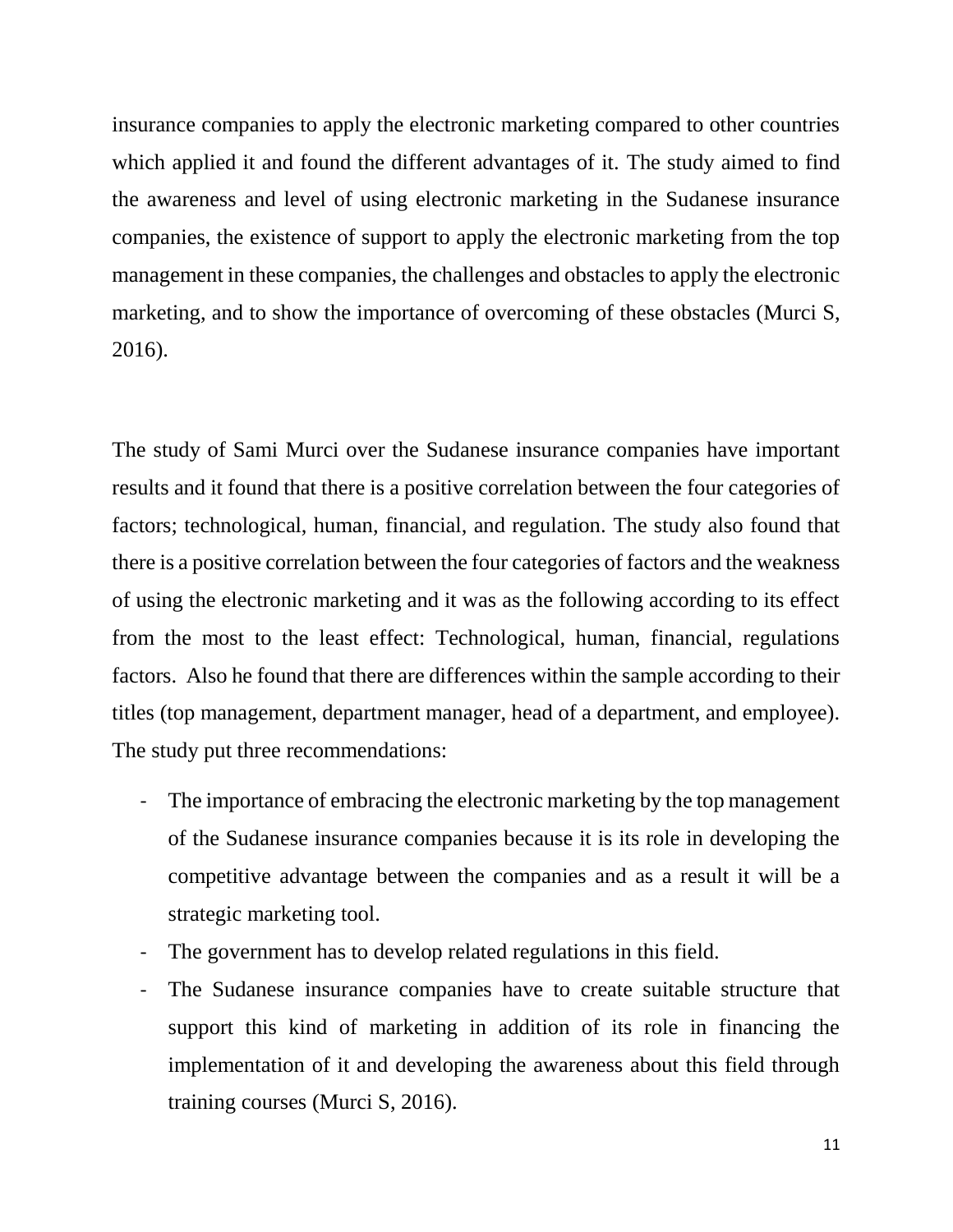E-commerce is one of the most important achievements of the twentieth century, since conducting business transactions through the Internet has made it easier for the consumer to select and buy in a convenient manner that differs from the usual methods.

It also gave companies tremendous opportunities for development and expansion of their business, and with the beginnings of the new millennium, the emergence of the term e-commerce poses major challenges to the insurance sector as one the important economic sectors. The insurance industry is a vital part of the economy and cannot grow and develop in isolation from the global economy. One of the reasons for the industry's success in entering the worldwide markets and achieving outstanding performance is the full realization of the rapid changes in the world and the formulation of a strategy capable of adapting to new challenges and the objectives of the insurance industry, and this requires the use of communications and other modern technologies that are consistent with the size and speed of developments, especially the internet. The insurance industry is moving towards e-commerce, insurance companies, intermediaries, and re-companies

Insurance invests in information technology and tries to determine the appropriate business model in order to drive it. Today, information technology is widely used to communicate with intermediaries processing insurance policies and market analysis. As for the sale and purchase of insurance services over the internet, it depends heavily on confidence between the insurance company and the insured because of non-meeting of the two parties, and that the mechanism of selling these services is about the applicant shall disclose the data requested by the company and fill out a special form for that purpose, and accordingly on the statements made by the insurance applicant, the insurance company determines the degree of danger and the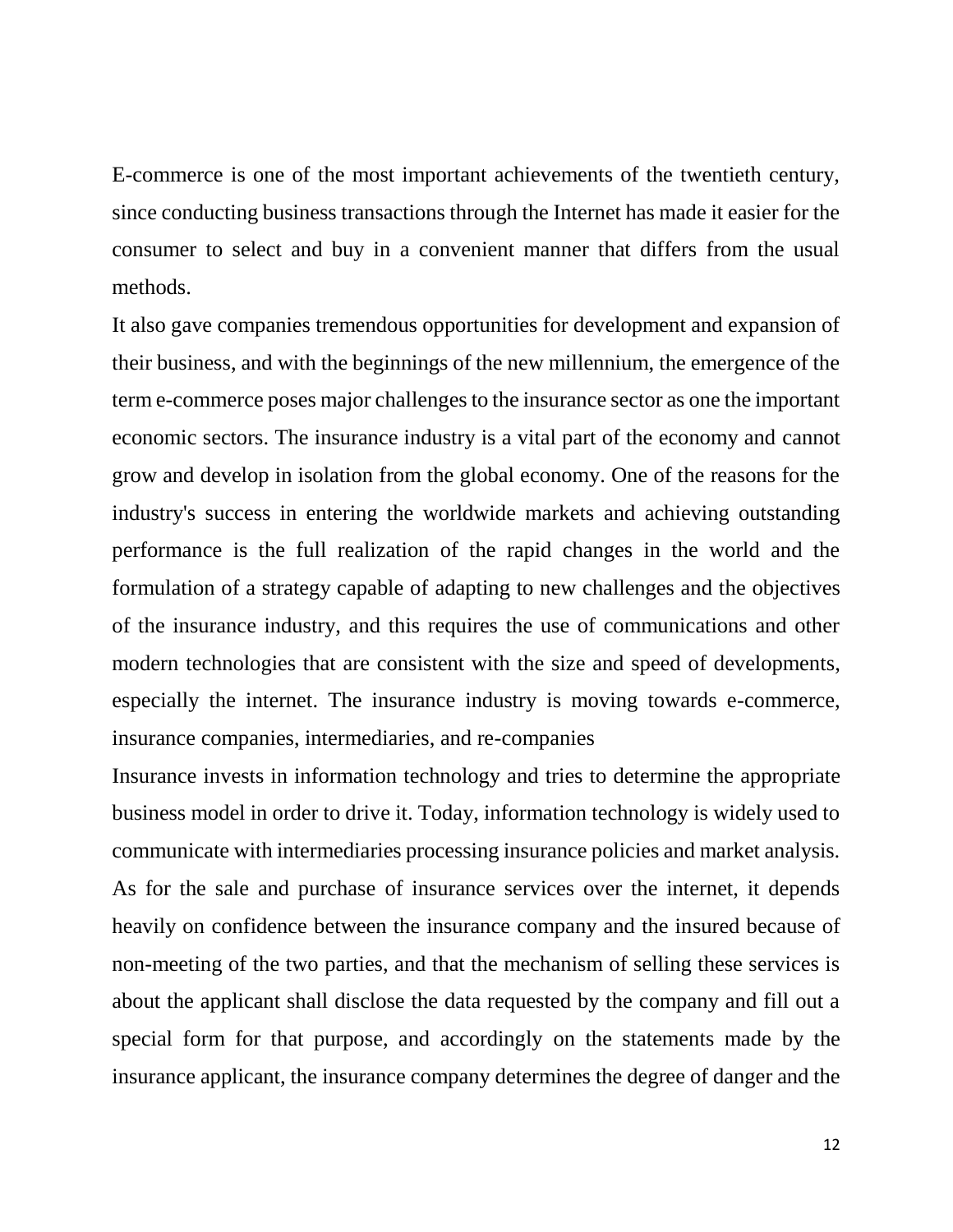prices of its services. In case of any damage and the insurance company was claimed for compensation, the company shall verify if such data are found to be incorrect (Aboud S., 2011).

Despite the importance of electronic marketing, as one of the modern methods of marketing, these methods did not receive any attention from the insurance companies in the Egyptian insurance market. The study found that the most important factors that hindered this were: the novelty of the concept of electronic advertising and lack of interest in advertising in general in the promotion of insurance services, in addition to lack of sufficient support from the senior management of such modern methods, and finally lack of experience Adequate planning and execution of online advertising campaigns (Suliman A, 2014).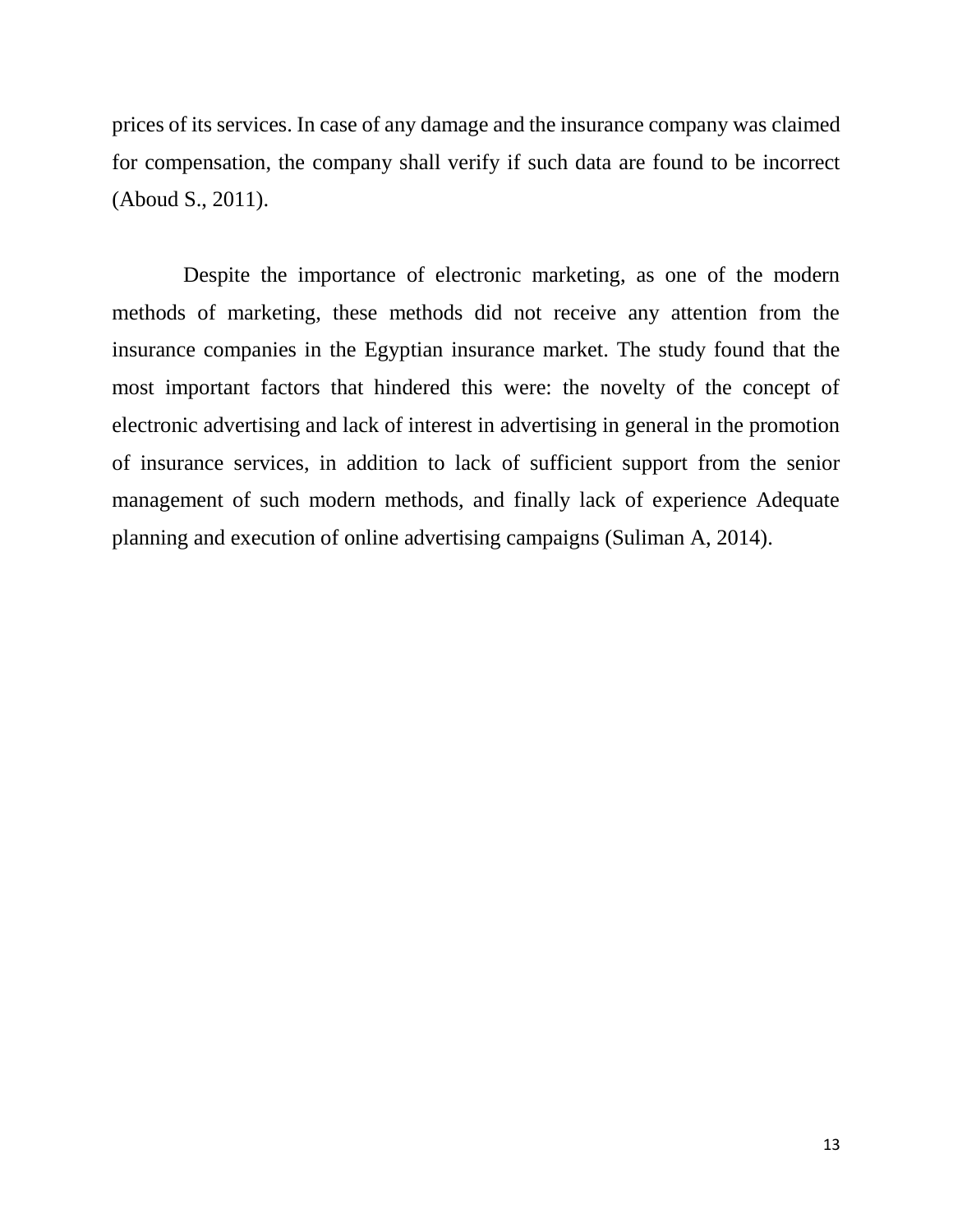#### **Problem**

Within a simple look on the Palestinian insurance sector, we can conclude that a weak usage of information technology as a marketing and sale tool in the Palestinian insurance companies comparing to other sectors such as banking. Comparing to other neighboring countries such as the Gulf region, Palestine is not using the benefits of Information and communication (ICT) in selling insurance services without the need of traditional way with full using of papers and through authorized offices, agents and brokers. A valid question will ask about the different factors behind this weakness.

### **Importance of the study**

Information technology can change the structure of companies and the way they operate in all sectors such as the nature and type of the products themselves, the processes that are used to produce them, the packaging of these products, and the channels that are used to communicate with their customers and other stakeholders. In addition of the methods and procedures to take the decision in their different operations and activities. The final impact of using ICT is a better performance of using resources and capabilities in many aspects. The main usage of information technology in insurance companies is for underwriting, claims processing, accounting, reinsurance operations and record- keeping functions. But there are other important usages or application that insurance companies use in order to increase their performance such as its applications in marketing and sales in addition of its effective role in performing the right decision at the right time for the right place.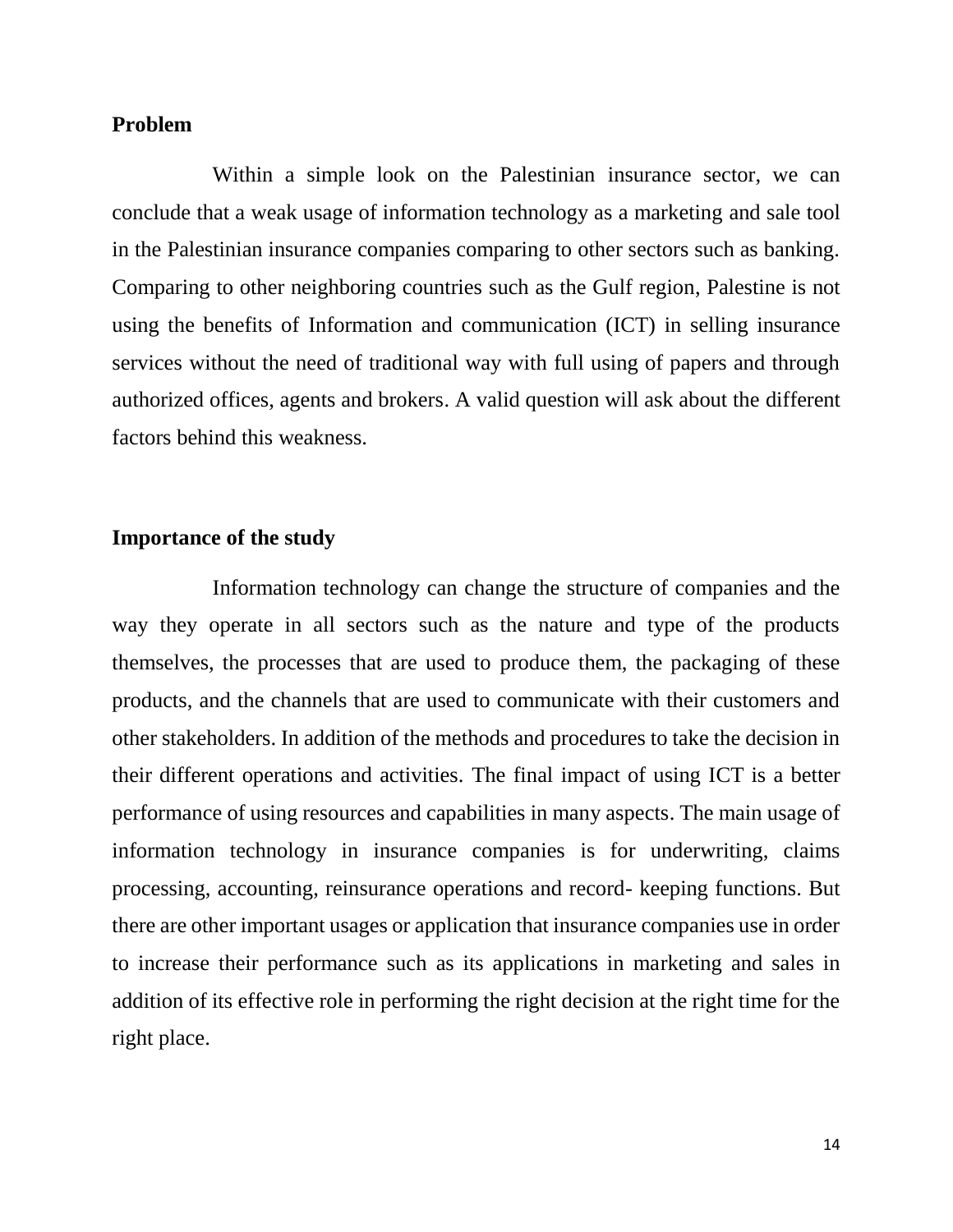This study is important because it is focusing on a subject which hasn't a real interest in our country of Palestine comparing to other sectors such as banking and to develop the Palestinian insurance market by transferring from a full traditional ways of marketing and sales to the most recent technological one. In this study, I will try to search for the real reasons, challenges and variables behind the reluctance of insurance companies away from the using of different tools that information technology can present to them in the area of marketing and selling the insurance products and the dependency on traditional ways. Also the study will show the impact of different variables behind this results in addition of the direct and indirect benefits that information technology can present to insurance sector and its customers.

#### **Objectives and Research Questions:**

The main objectives of this study are:

- To define and introduce the use of electronic marketing and services in the Palestinian Insurance companies.
- To find the interest and support of the Palestinian insurance companies top management in this field and if there are attempts to use the electronic marketing of insurance services.
- To find the interest and support of the Palestinian Capital Market Authority (the regulator of insurance sector) of using electronic insurance services and the availability of related regulations.
- To define the different challenges and variables that limit the use of electronic services of insurance in Palestine.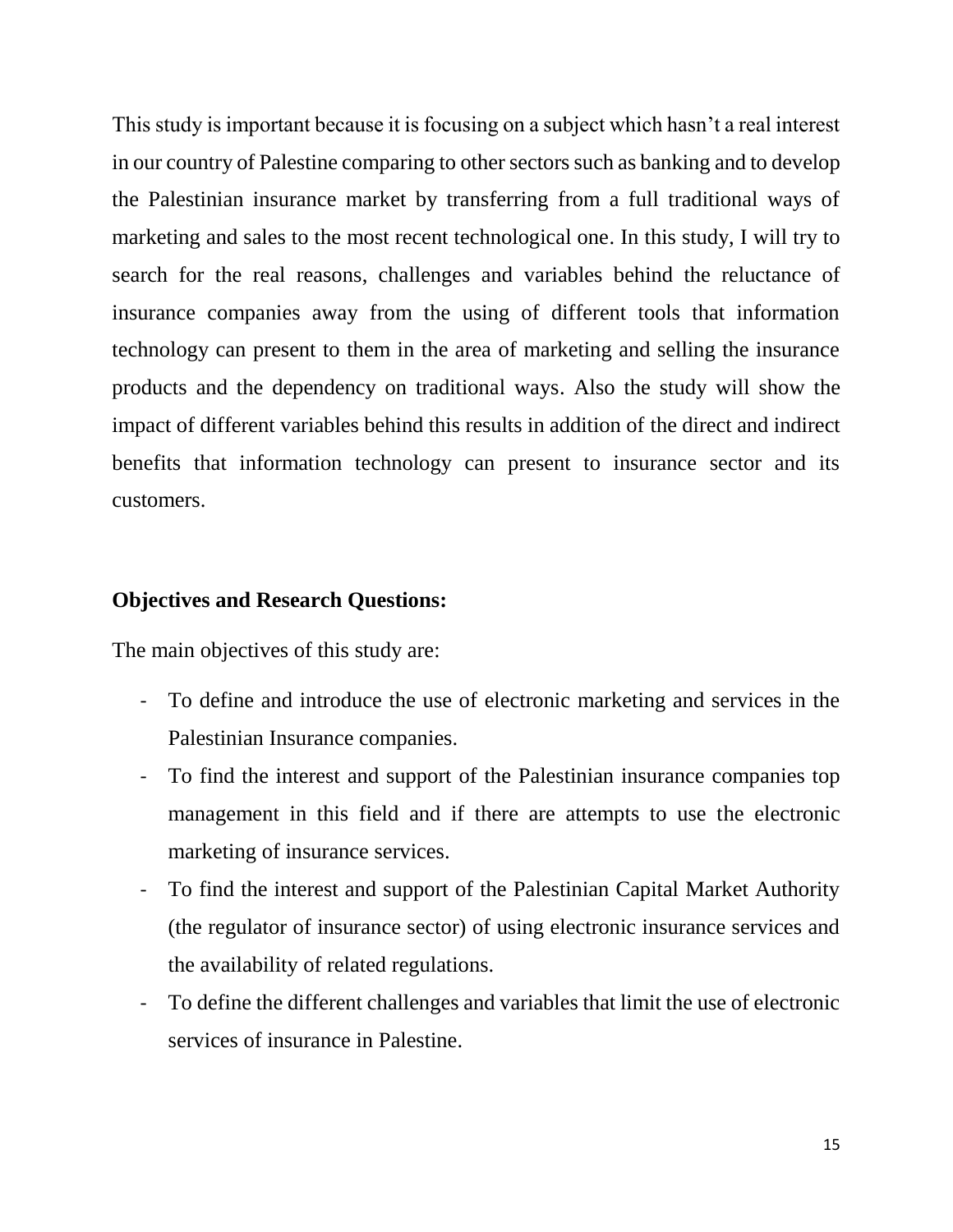- To define the benefits and advantages of using the electronic insurance services.
- To show the importance of finding sufficient solutions for the different challenges and problems facing the Palestinian insurance companies to use the electronic services for its insurance products.

# **Research Questions:**

- RQ1: What are the most important factors of behind the weakness of emarketing in the Palestinian insurance companies?
- RQ11: Technological Factors
- RQ12: Human Factors
- RQ13: Insurance Companies Factors
- RQ14: Regulation Factors
	- RQ3: What is the relationship and effect of these different factors on the use of e-marketing in the Palestinian Insurance companies?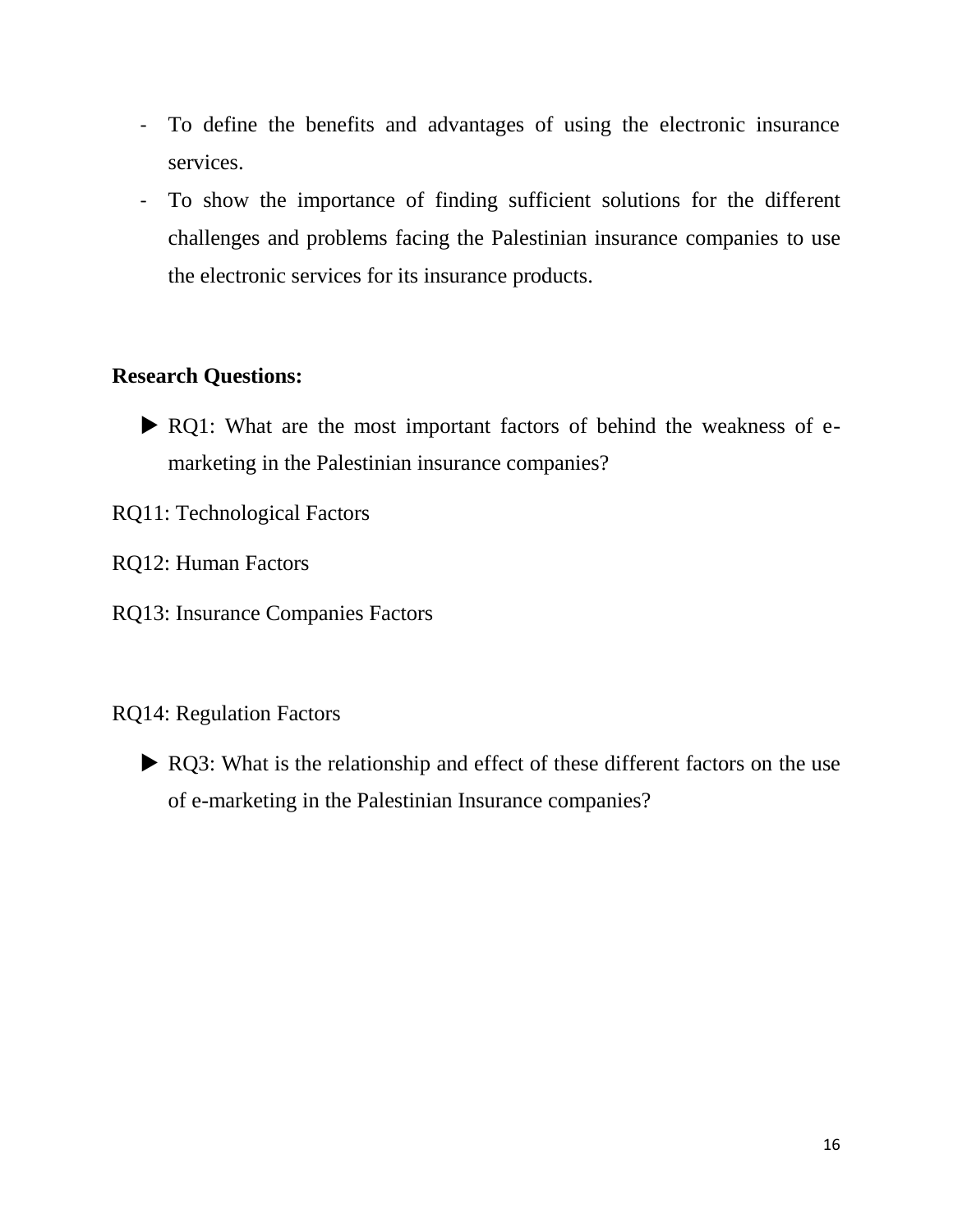# **Conceptual Framework**



## **Methodology**

I used the descriptive approach to define and find out different opinions, attitudes, or behaviors held by the stakeholders of the subject by distributing (60) questionnaires among different functional levels (Top management, senior level, and employees) in the following six insurance companies in Palestine in addition of the Palestinian capital market authority (PCMA) I got (57) questionnaires of them:

- National Insurance Company
- Al-Ahlia Insurance company
- Al-Mashriq Insurance Company
- Palestine Insurance Company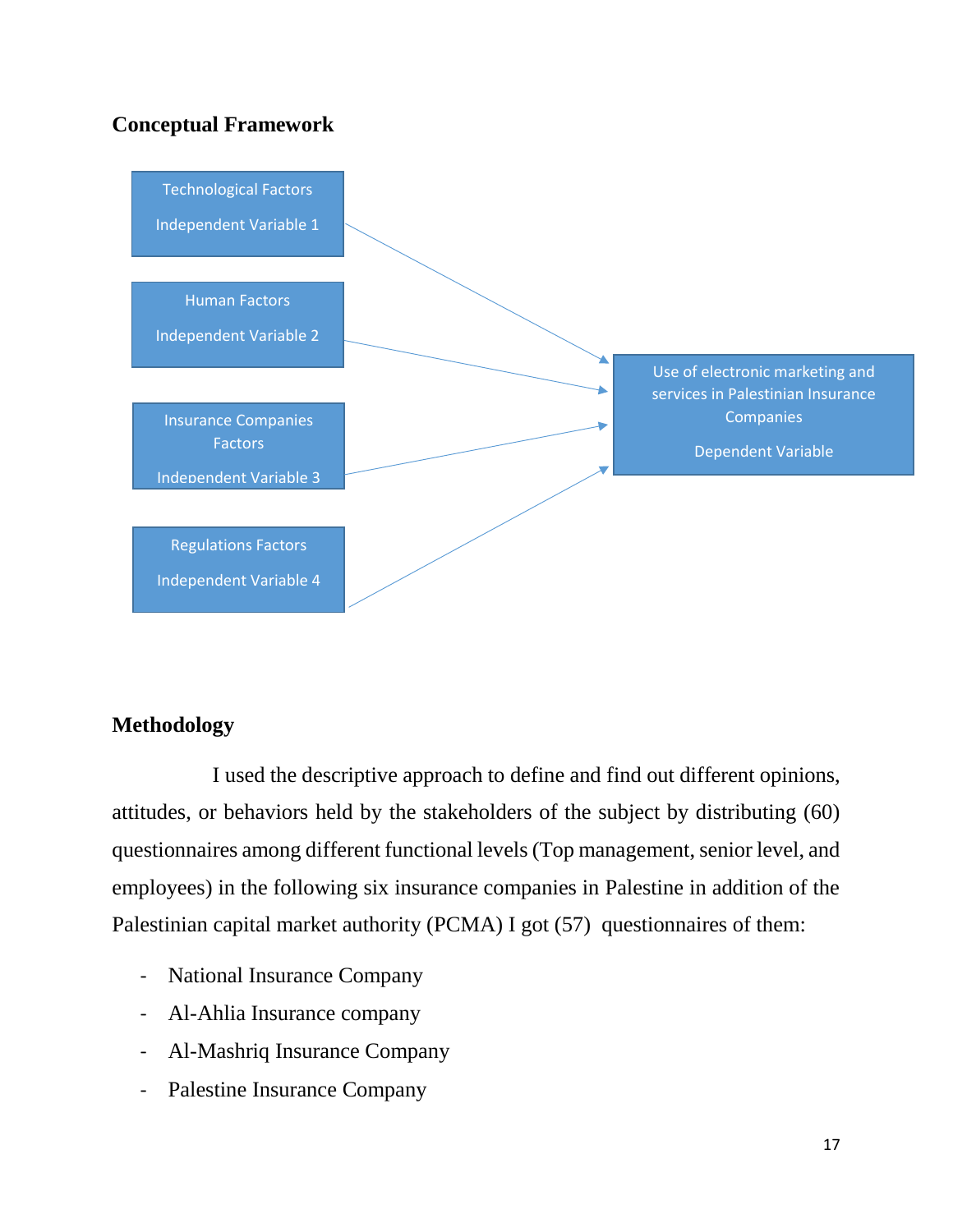- United Global Insurance Company
- Tamkeen Insurance Company

I used the quantitative research to measure the relationship between the independent variables and the dependent variable and to be more objective about the findings of the research. I didn't use the qualitative research because I didn't want to show a subjective view of the study and may I have a personal view that can be a biased view. I used the mean as the major statistical tool.

### **Analysis and Results**

After I collected the questionnaires, I inserted them into excel sheet by transferring the phrases of answers into numbers using the following criteria:

| <b>Strongly Agree</b>    |  |
|--------------------------|--|
| Agree                    |  |
| Neutral                  |  |
| <b>Disagree</b>          |  |
| <b>Strongly Disagree</b> |  |

To measure the reliability of the sample, I used Cronbach's alpha and it was 81.3% which is more than 50% and less than 100% Indicating that the study is characterized by great stability to achieve the purposes of the current study and makes statistical analysis sound and acceptable

To measure the dependent variable I used the second phrase in the following table, and to be sure that the person who is answering the questionnaire is understanding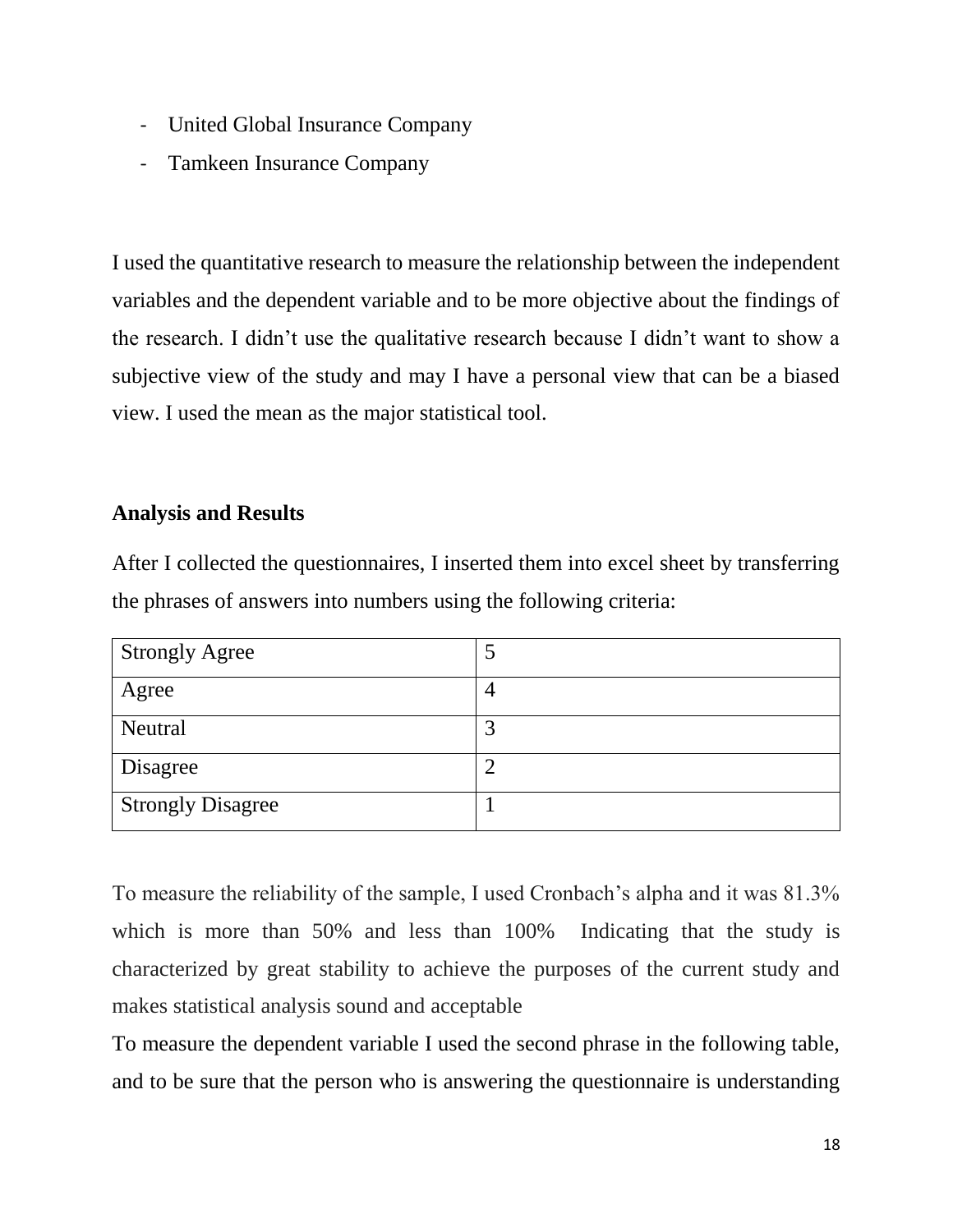what I really mean by electronic marketing, I added the first phrase shown below to exclude the advertising meaning:

| #              | Phrase                                           | <b>Mean</b> | <b>Result</b> |
|----------------|--------------------------------------------------|-------------|---------------|
|                | Is the company advertising the relevant products |             |               |
|                | offered through the internet and / or other      | 4.16        | Agree         |
| $\mathbf{1}$   | technological applications?                      |             |               |
|                | Does the company sell the insurance products to  |             |               |
|                | the insured through the Internet and / or other  |             |               |
|                | technological applications without the need to   |             |               |
|                | visit the company's headquarters or any of its   | 2.39        | Disagree      |
|                | offices or agents or producers, without the need |             |               |
|                | to provide the insured with insurance documents  |             |               |
| $\overline{2}$ | and the use of any paper transactions            |             |               |

As the result above we can conclude that insurance companies are using online advertising but they are not using the electronic marketing to sell their products online without the use of paperwork.

To measure the effect of the technological factors upon the weakness of using electronic marketing in the oalestinian insurance companies I used following seven phrases:

| # | <b>Phrase</b>                                    | <b>Mean</b> | <b>Result</b> |
|---|--------------------------------------------------|-------------|---------------|
|   | Modernity of the concept of electronic marketing |             |               |
|   | of the products of insurance companies           | 3.84        | Agree         |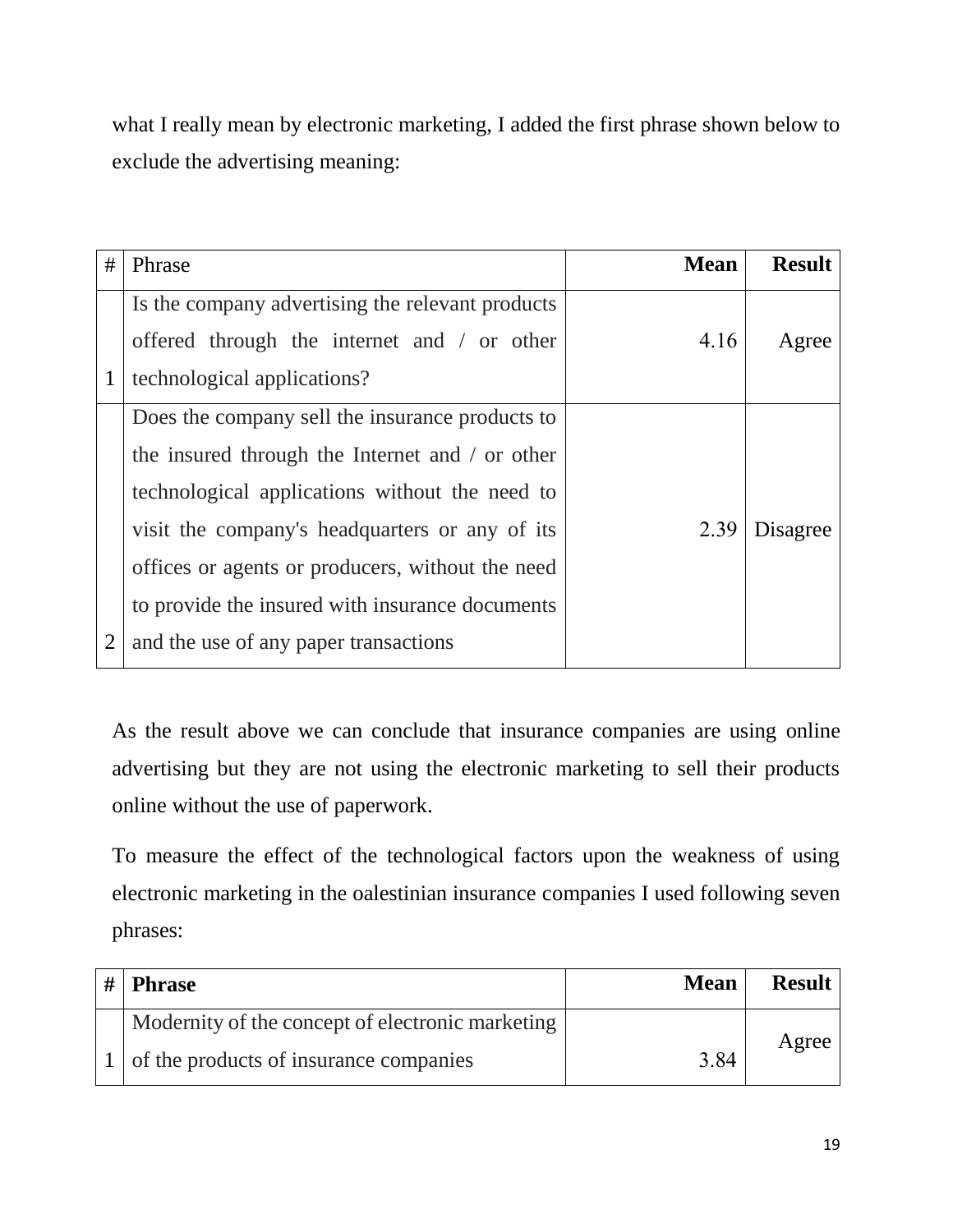| $\overline{2}$ | Difficulty managing such kind of marketing         | 3.04 | <b>Neutral</b> |
|----------------|----------------------------------------------------|------|----------------|
|                | This type of marketing is not appropriate/         |      | Neutral        |
| 3              | suitable with insurance services                   | 2.67 |                |
|                | Insufficient security for confidentiality and fear |      | Neutral        |
| $\overline{4}$ | of hacking and theft                               | 3.07 |                |
|                | Lack of computers and other modern equipment       |      |                |
|                | for a large number of members of the Palestinian   | 2.42 | Disagree       |
| 5              | community                                          |      |                |
|                | Slow internet and the difficulty of navigating     |      | <b>Neutral</b> |
| 6              | through websites                                   | 2.61 |                |
|                | The relatively high cost of developing<br>the      |      |                |
|                | websites of insurance companies and the            | 3.00 | <b>Neutral</b> |
| $\tau$         | establishment of other technological applications  |      |                |
|                |                                                    |      |                |
|                | <b>Total Mean</b>                                  | 2.95 | <b>Neutral</b> |

According to the above table, there is no evidence that technological factors has a positive effect on the weakness of using electronic marketing into the Palestinian insurance companies.

The most effective phrase of this part was "Modernity of the concept of electronic marketing of the products of insurance companies" with the highest Mean. The phrase "Lack of computers and other modern equipment for a large number of members of the Palestinian community" has a mean of 2.42, that is on average the sample of this study disagree about there is lack of computers or other technological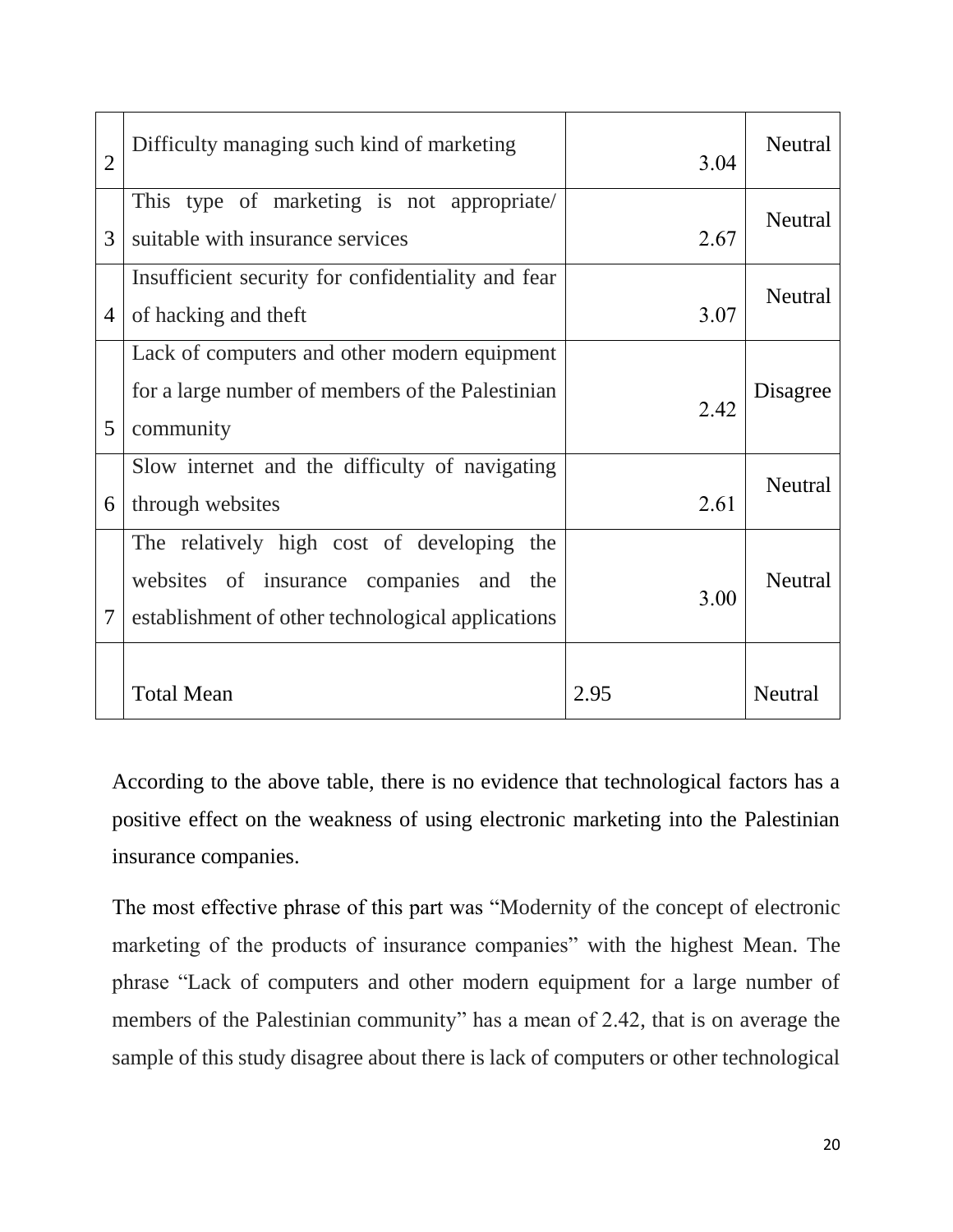means and so that it is no way to be a possible factor behind the weakness of emarketing in insurance services.

To measure the second independent variable, Human Factors, I used the following four phrases:

| #              | <b>Phrase</b>                                         | <b>Mean</b> | <b>Result</b> |
|----------------|-------------------------------------------------------|-------------|---------------|
| $\mathbf{1}$   | Lack of skills among a large group of members of      |             |               |
|                | the Palestinian society to use the Internet at the    | 3.49        | Neutral       |
|                | required level                                        |             |               |
| $\overline{2}$ | The lack of interest of Palestinians to buy insurance |             |               |
|                | products via the Internet and other technological     |             |               |
|                | applications because of the need for them very few    | 3.82        | Agree         |
|                | times during the year (non-recurring services)        |             |               |
| 3              | Lack of awareness among Palestinians about the        |             |               |
|                | possibility of providing such services via the        | 3.98        | Agree         |
|                | Internet                                              |             |               |
| $\overline{4}$ | The lack of confidence of Palestinians in the         |             |               |
|                | insurance companies and the need to inquire face to   |             |               |
|                | face from the insurance company employee about        | 3.88        | Agree         |
|                | many aspects of unclear insurance contracts.          |             |               |
|                |                                                       |             |               |
|                | <b>Total Mean</b>                                     | 3.79        | Agree         |

There is a direct effect of the variable human factors on the weakness of the use of electronic marketing by insurance companies.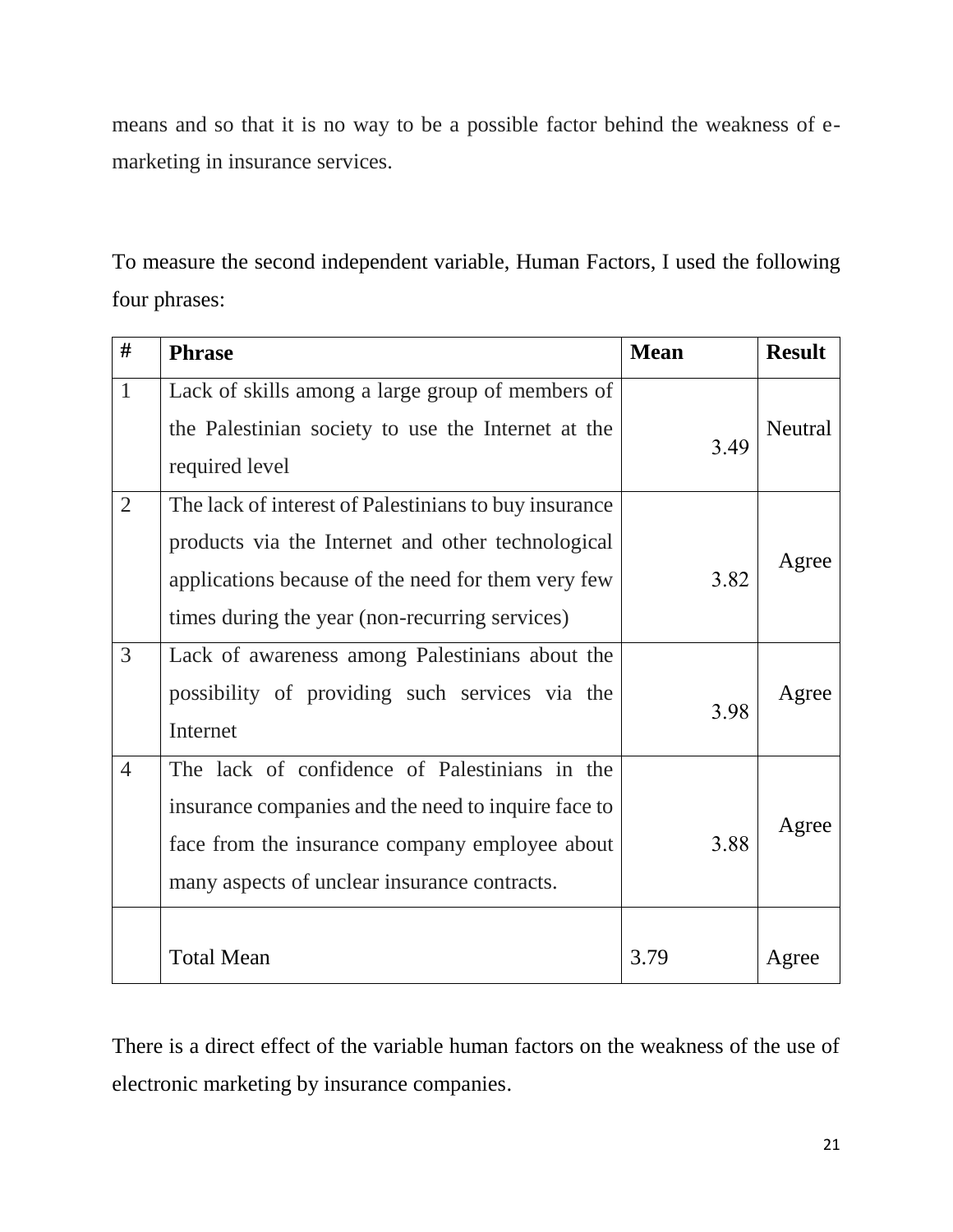To measure the third independent variable, factors related to the insurance company itself, I used the following eight phrases:

| #              | Phrase                                            | <b>Mean</b> | <b>Result</b> |
|----------------|---------------------------------------------------|-------------|---------------|
|                | The lack of interest of the Palestinian insurance |             |               |
|                | companies in the electronic marketing and the     |             | Agree         |
|                | lack of satisfaction with the suitability of      | 3.77        |               |
| $\mathbf{1}$   | insurance products in general                     |             |               |
|                | Weak staff's belief in the importance of benefits |             |               |
|                | arising from the marketing of online insurance    | 3.60        | Agree         |
| $\overline{2}$ | services                                          |             |               |
|                | Lack of administrative staff capable of planning  |             |               |
|                | and managing websites developed for the           | 3.40        | Neutral       |
| 3              | convenience of electronic marketing               |             |               |
|                | Lack of previous experience of the company in the |             | Agree         |
| $\overline{4}$ | management of this type of marketing              | 3.72        |               |
|                | An overview of agents, producers, and sales and   |             |               |
|                | marketing staff that expanding the marketing of   |             | Agree         |
|                | electronic services electronically reduces their  | 3.56        |               |
| 5              | number or dispenses them in the future            |             |               |
|                | Insufficient information and data about the       |             |               |
|                | insured and / or insured persons and the need for | 3.75        | Agree         |
| 6              | inspection                                        |             |               |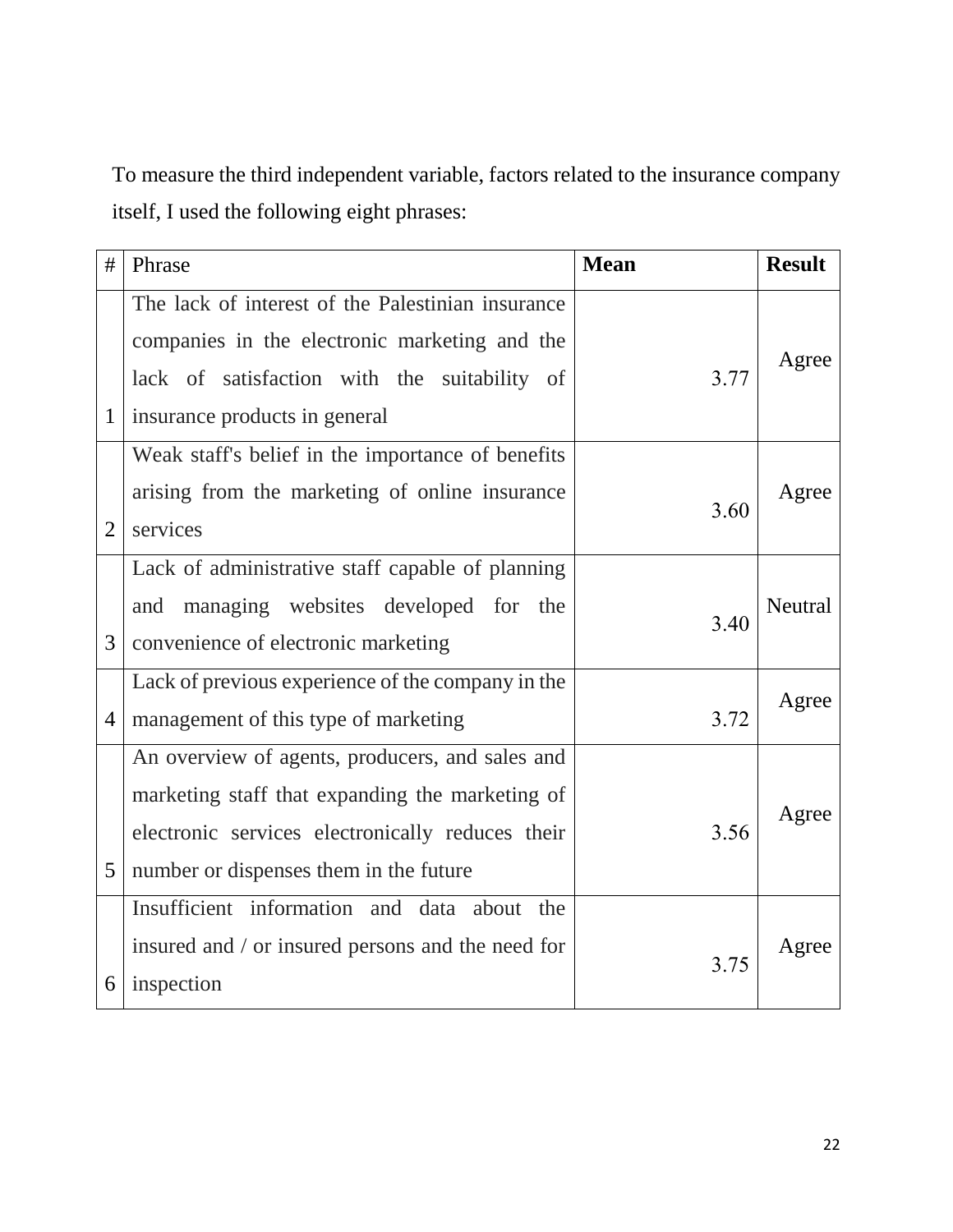|   | Lack of confidence of the insurance company in                                                       |      |                |
|---|------------------------------------------------------------------------------------------------------|------|----------------|
|   | the credibility of the insured and the possibility of                                                |      | Agree          |
|   | changing some facts                                                                                  | 3.53 |                |
| 8 | Lack of an appropriate mechanism to recover<br>insurance premiums in case of electronic<br>marketing | 3.28 | <b>Neutral</b> |
|   | <b>Total Mean</b>                                                                                    | 3.58 | Agree          |

There is a direct effect of the variable factors of the insurance companies in the weakness of the use of electronic marketing companies insurance

To measure the fourth independent variable, legislative factors, I used the following four phrases:

| #              | <b>Phrase</b>                                                                                                                   | <b>Mean</b> | <b>Result</b> |
|----------------|---------------------------------------------------------------------------------------------------------------------------------|-------------|---------------|
|                | Lack of legal legislation clarifying the nature and<br>scope of the electronic marketing of insurance<br>companies in Palestine | 3.98        | Agree         |
| $\overline{2}$ | Lack of legislation and deterrent laws for phishing<br>scams on the Internet                                                    | 4.00        | Agree         |
| 3              | Weak experience of Palestinian legislators on the<br>nature of the work of electronic commerce                                  | 4.05        | Agree         |
| 4              | Difficulty applying laws to Internet crimes                                                                                     | 3.88        | Agree         |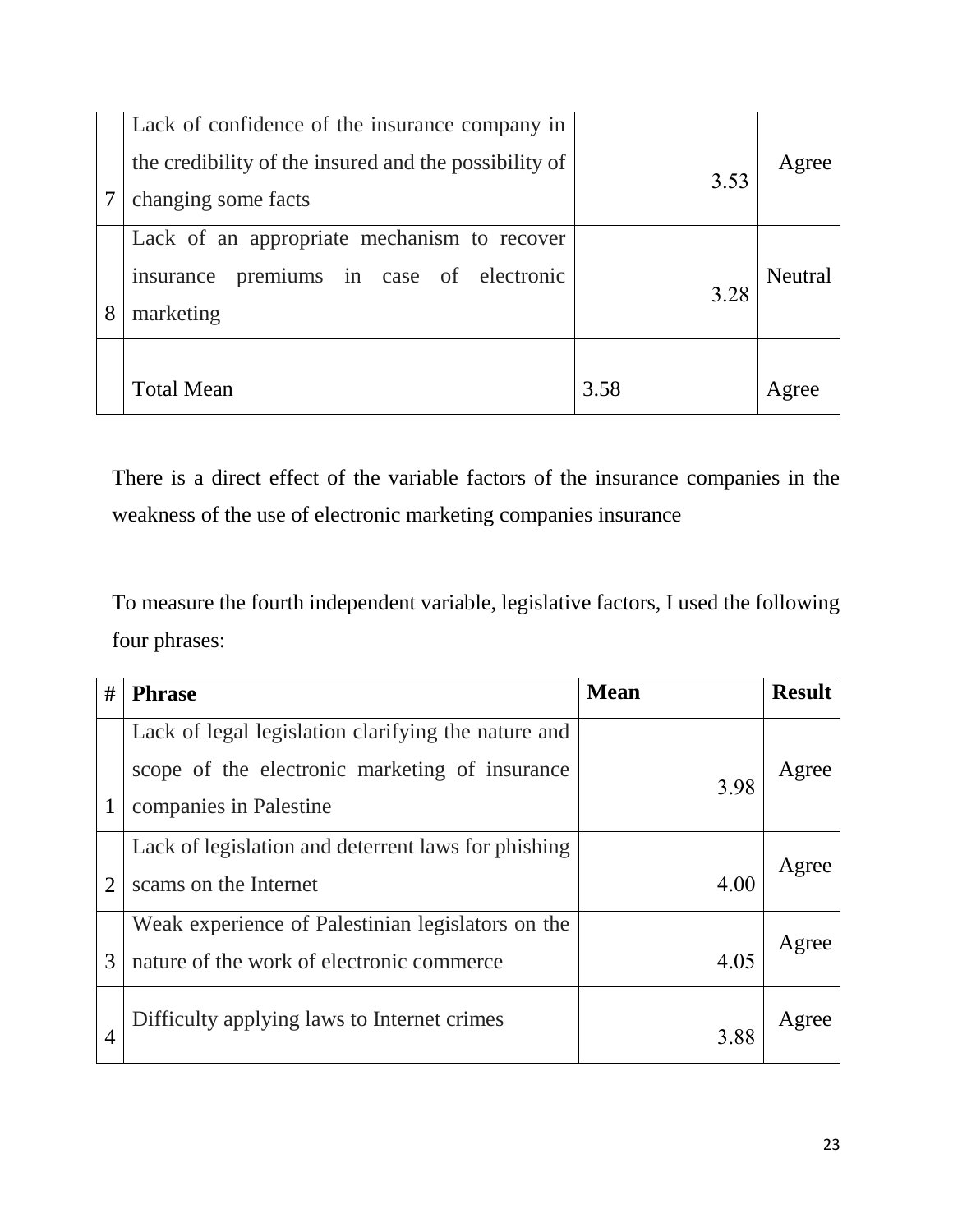| <b>Total Mean</b> | 3.98 | Agree |
|-------------------|------|-------|
|-------------------|------|-------|

There is a direct effect between the factors related to the insurance companies and the weakness of the use of electronic marketing companies insurance. There is a lack of legal legislation clarifying the nature and scope of the electronic marketing of insurance companies in Palestine in addition of the lack of legislation and deterrent laws for phishing scams on the Internet

To find the most effective factor and arrange the independent variables according to its importance or effect on the dependent variable, I arranged them according to the Mean of each variable:

| variable                         | <b>Mean</b> | <b>Result</b> |
|----------------------------------|-------------|---------------|
| <b>Legislative Factors</b>       | 3.98        | Agree         |
| <b>Factors Human</b>             | 3.79        | Agree         |
| Factors related to the insurance |             |               |
| company                          | 3.58        | Agree         |
| <b>Technological Factors</b>     | 2.95        | Neutral       |

From the table above we can conclude that the most effective factor is the legislation one, then the human factors, insurance company factors, and finally the technological factors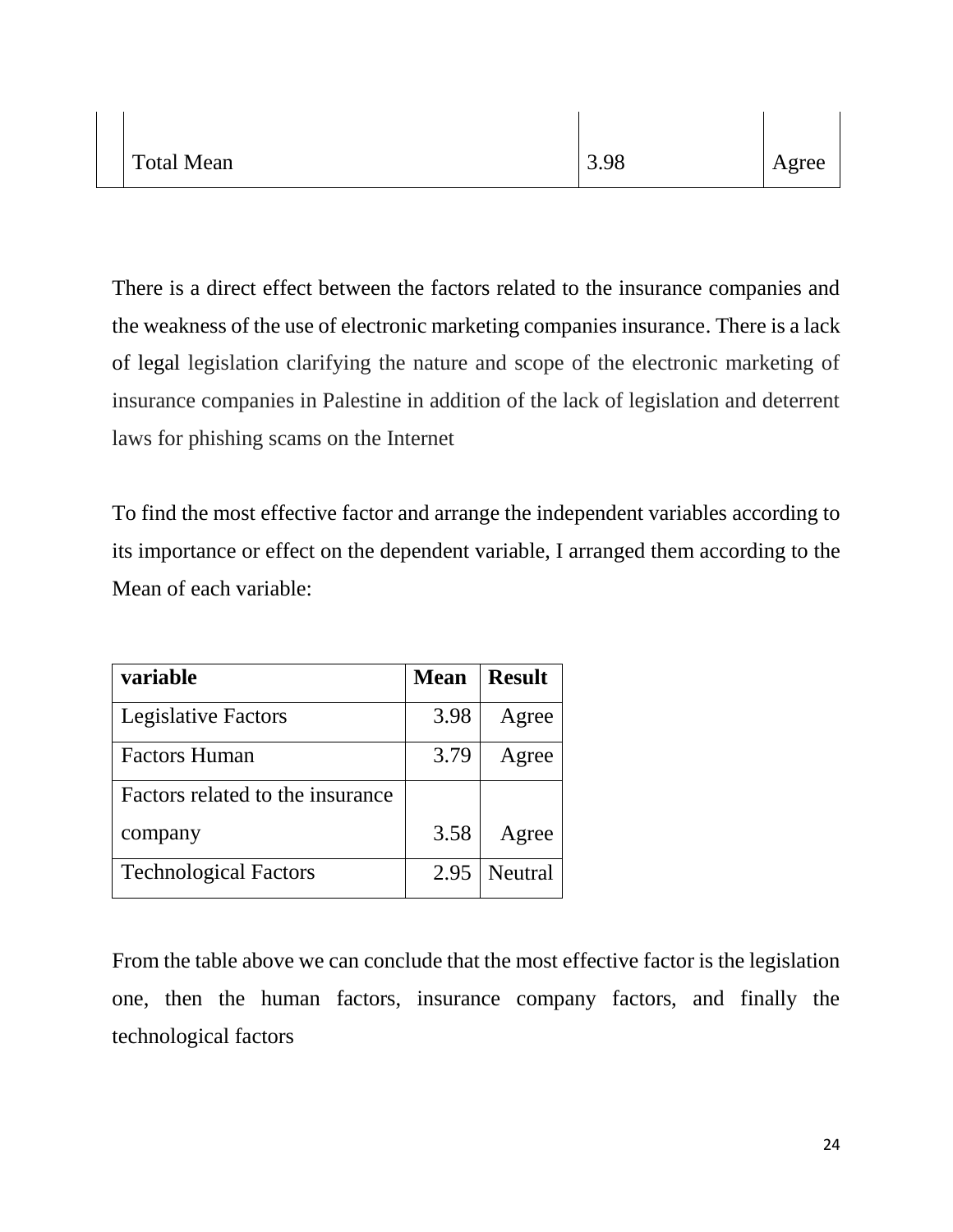## **Recommendations:**

Upon the above results, I recommends that:

- To keep parallel with the technological development worldwide especially in the insurance services, Palestinian Capital market authority (as a legislature of insurance sector) have to create the sufficient regulations for the purpose of arranging the electronic marketing of insurance services.
- The Palestinian insurance companies have to be interested in the electronic marketing field and create sufficient tools to develop the suitability of it with the insurance products or services.
- The Palestinian insurance companies have to increase the awareness of the electronic marketing in insurance services among its employees and customers.